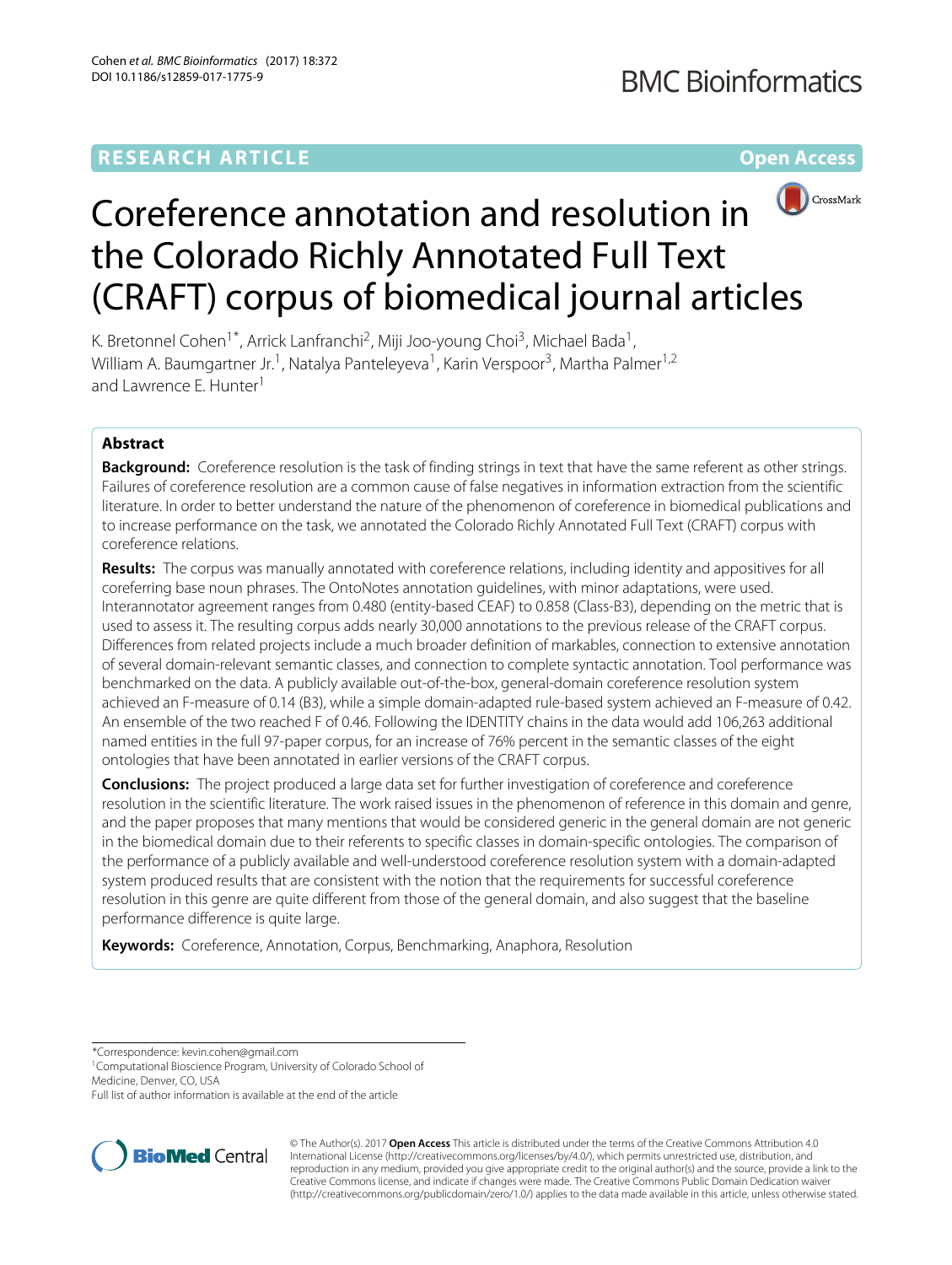## **Background**

#### **Context and motivation**

Coreference, broadly construed, is the phenomenon of multiple expressions within a natural language text referring to the same entity or event. (By *natural language,* we mean human language, as contrasted with computer languages). Coreference has long been a topic of interest in philosophy [\[1–](#page-10-0)[3\]](#page-10-1), linguistics, and natural language processing. We use the term *coreference* to refer to a broad range of phenomena, including identity, pronominal anaphora, and apposition. Mitkov defines *cohesion* as "a phenomenon accounting for the observation (and assumption) that what people try to communicate in spoken or written form. . . is a coherent whole, rather than a collection of isolated or unrelated sentences, phrases, or words" [\[4\]](#page-10-2). As quoted by [\[4\]](#page-10-2), Halliday and Hasan [\[5\]](#page-10-3) define the phenomenon of *anaphora* as "cohesion which points back to some previous item." Such cohesion is typically referred to as *anaphoric* when it involves either pronouns (defined by [\[6\]](#page-10-4) as "the closed set of items which can be used to substitute for a noun phrase") or noun phrases or events that are semantically unspecified, i.e. do not refer clearly to a specific individual in some model of the world. When cohesion involves reference with more fully specified nominals or events, the cohesion phenomenon is often referred to as *coreference.* The boundaries are fuzzy and not widely agreed upon, and as mentioned above, we take a very inclusive view of coreferential phenomena here.

Although it is of interest to many fields, we focus here on the significance of coreference and coreference resolution for natural language processing. In addition to its intrinsic interest, coreference resolution is important from an application point of view because failure to handle coreference is an oft-cited cause of performance problems in higher-level tasks such as information extraction [\[7,](#page-10-5) [8\]](#page-11-0), recognizing textual entailment [\[9\]](#page-11-1), image labeling [\[10\]](#page-11-2), responding to consumer health questions [\[11\]](#page-11-3), and summarization of research papers [\[12\]](#page-11-4). We briefly review some of those issues here. In particular, we review a body of literature that suggests that coreference and coreference resolution are important for the tasks of information extraction and recognizing textual entailment. We then review literature that suggests that coreference resolution approaches from other domains do not necessarily transfer well to the biomedical domain.

Relevant work in the areas of information extraction and event extraction abounds. Nédellec et al. reported a large performance difference on extracting relations between genes in the LLL task when there was no coreferential phenomenon involved  $(F = 52.6)$  as compared to when there were coreferential phenomena involved  $(F = 24.4)$ [\[13\]](#page-11-5). El Zant describes the essential contribution of coreference resolution to processing epidemiological dispatches [\[14\]](#page-11-6). Yoshiwaka et al. found that coreference resolution improves event-argument relation extraction [\[15\]](#page-11-7). Kilicoglu and Bergler noted improvement in biological event extraction with coreference resolution [\[16\]](#page-11-8). Coreference resolution was shown to improve EventMiner event extraction by up to 3.4 points of F-measure [\[17\]](#page-11-9). Bossy et al. found that lack of coreference resolution adversely impacted even the best systems on the bacteria biotope task [\[18\]](#page-11-10), and Lavergne et al. obtained better performance than the best BioNLP-ST 2011 participants on the task of finding relations between bacteria and their locations by incorporating coreference resolution into their system [\[19\]](#page-11-11).

Similarly, the field of recognizing textual entailment [\[9\]](#page-11-1) has quickly recognized the importance of handling coreferential phenomena. De Marneffe et al. argue that filtering non-coreferential events is critical to finding contradictions in the RTE task [\[20\]](#page-11-12). A review of approaches to recognizing textual entailment by Bentivogli et al. included ablation studies showing that coreference resolution affects F-measure in this task [\[21\]](#page-11-13).

Coreference resolution is an important task in language processing in general and biomedical language processing in particular, but there is evidence that coreference resolution methods developed for other domains do not transfer well to the biological domain [\[22\]](#page-11-14). Kim et al. carried out an analysis of general domain coreference resolution and the various approaches to biological domain coreference resolution in the BioNLP 2011 Shared Task. They found that the best-performing system in that shared task achieved an F-measure of 0.34, lagging behind the 0.50 to 0.66 F-measures achieved on similar tasks in the newswire domain [\[23\]](#page-11-15).

Choi et al. [\[24\]](#page-11-16) investigated potential causes of these performance differences. They found that there were a number of proximate causes, most of which in the end were related to the lack of any ability to apply domain knowledge. In particular, the inability to recognize membership of referents to domain-relevant semantic classes was a major hindrance. For example, in a sentence like *Furthermore, the phosphorylation status of TRAF2 had significant effects on the ability of the protein to bind to CD40, as evidenced by our observations* [\[25\]](#page-11-17), the antecedent of *the protein* is *TRAF2.* Domain adaptation by gene mention recognition (as defined in [\[26\]](#page-11-18)) and domainspecific simple semantic class labelling of noun phrases (as described in [\[27\]](#page-11-19)) allow a domain-adapted coreference resolution system to bring domain knowledge to bear on the problem. In contrast, a typical coreference resolution system's bias towards the closest leftward noun group will tend to label *the ability* or *significant effects* as the antecedent, rather than *TRAF2.* We return to this point in the benchmarking section.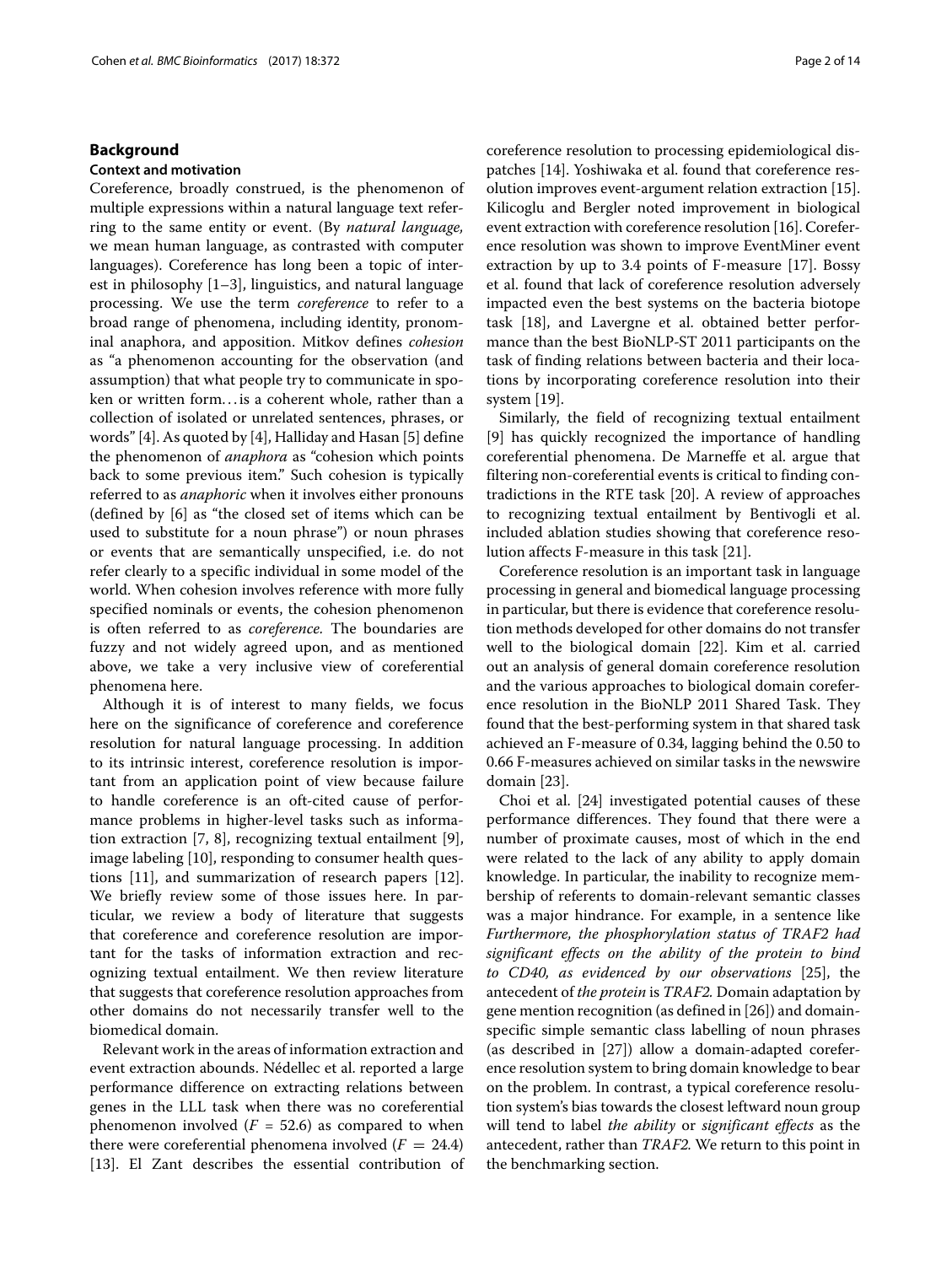The general conclusion from these demonstrations of the importance of coreference resolution in natural language processing, as well as the current shortcomings in performance in coreference resolution in the biomedical literature, underline the necessity for advancements in the state of the art. Studies of coreference benefit from the availability of corpora, or bodies of natural language annotated with reference to the phenomena that they contain. For that reason, the Colorado Richly Annotated Full Text (CRAFT) corpus was annotated with all coreferential phenomena of identity and apposition. (See below for a detailed description of CRAFT). This paper describes the materials, the annotation process, the results of the project, and some baseline performance measures of two coreference resolution systems on this material.

As will be apparent from the review of related literature, the CRAFT coreference annotation differs from related projects in a number of ways. These include at least the following.

- The CRAFT project has an unrestricted definition of markable. (Following a tradition in natural language processing and corpus linguistics going back to the MUC-7 guidelines, we refer to things in a text that can participate in a coreferential relationship as markables. [\[33\]](#page-11-20)) Most biomedical coreference annotation efforts have annotated only a limited range of semantic classes, [\[28\]](#page-11-21) being the only exception to this of which we are aware. In contrast, in CRAFT, all nouns and events were treated as markables.
- The coreference annotations in CRAFT exist in connection with an extensive set of annotations of a variety of domain-relevant semantic classes. Markables are not restricted to these semantic classes, nor are they necessarily aligned with the borders of mentions of those semantic classes, but the associations open the way to investigation of the relationships between semantic class and coreference at an unprecedented scale.
- The coreference annotations in CRAFT exist in connection with complete phrase structure annotation. Again, the markables are not necessarily aligned with the borders of these syntactic annotations, but they are completely alignable.

# **Related work**

There is an enormous body of literature on coreferential phenomena, coreference corpus annotation, and coreference resolution in the linguistics and natural language processing literature. We can only barely touch on it here, although we try to give comprehensive coverage of the relevant literature in the biomedical domain. Panini discussed the topic, perhaps as early as the 4th century BCE [\[29\]](#page-11-22). The Stoics made use of the concept of anaphora [\[1\]](#page-10-0).

The earliest references that we have found in the late modern period date to 1968 [\[30,](#page-11-23) [31\]](#page-11-24), but there are also discussi ons as early as the beginning of the 20th century [\[32\]](#page-11-25).

For comparison with the biomedical coreference annotation projects discussed below, we review here some general-domain coreference corpora:

- The MUC-6 and MUC-7 [\[33\]](#page-11-20) Message Understanding Conferences inaugurated the modern study of coreference resolution by computers. It introduced the evaluation of coreference resolution systems on a community-consensus corpus annotated with respect to community-consensus guidelines. MUC-7 first defined the IDENTITY relation, which was defined as symmetrical and transitive. The markables were nouns, noun phrases, and pronouns. Zero pronouns were explicitly excluded. (Zero pronominal anaphora occurs when there is no noun or pronoun expressed, but there is understood to have been an implicit one. This is a somewhat marginal phenomenon in English, where it is often analyzable in other ways, but is quite pervasive in some languages [\[4\]](#page-10-2)). The final MUC-7 corpus contained sixty documents.
- Poesio [\[34\]](#page-11-26) used a corpus constructed of labelled definite descriptions to provide empirical data about definite description use. (A definite description makes reference to "a specific, identifiable entity (or class of entities). . . identifiable not only by their name but by a description which is sufficiently detailed to enable that referent to be distinguished from all others" [\[6\]](#page-10-4)). A surprising finding of the study with implications for the evaluation of coreference resolution systems (and for linguistic theory) that target definite noun phrases was that an astounding number of definite noun phrases in the corpus were discourse-new. The standard assumption is that noun phrases can be referred to with a definite article only when they have been previously mentioned in the discourse (modulo phenomena like frame-licensed definites, e.g. the author in <sup>I</sup> read <sup>a</sup> really good book last night. The author was Dutch [\[35\]](#page-11-27)), so it is quite surprising that at least 48% of the 1412 definite noun phrases in their corpus did not have antecedents (defined by [\[6\]](#page-10-4) as "a linguistic unit from which another unit in the [text] derives its interpretation"). One consequence for coreference resolution work is that it becomes very important in evaluating systems that resolve definite noun phrases (as a number of them do) to be aware of whether the evaluation includes all definite noun phrases, or only ones manually determined to actually have antecedents. If the intent is to build the former, then it becomes important for systems to have the option of returning no antecedent for definites.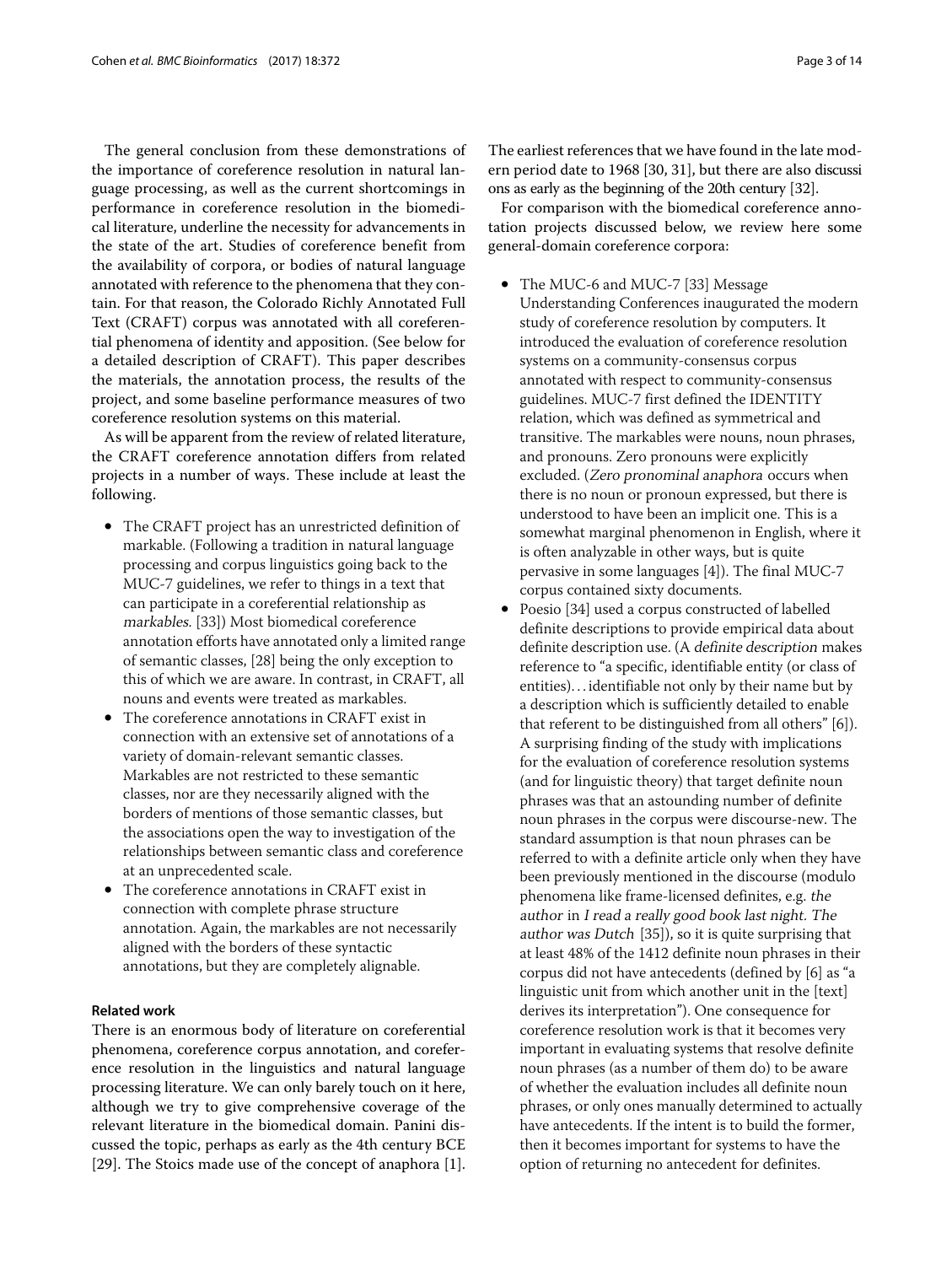• The OntoNotes project comprises a number of different annotations of the same text, in different annotation levels. These levels include coreference. The OntoNotes coreference annotation differs from most prior projects in that it includes event coreference, which allows verbs to be markables [\[36\]](#page-11-28). The OntoNotes guidelines were the primary source of the CRAFT coreference annotation guidelines, and OntoNotes will be discussed in more detail below. Version 4.0 of the OntoNotes data was distributed in the context of the CoNLL 2011 shared task on coreference resolution [\[37\]](#page-11-29).

The significance of the work reported here comes in part from its focus on biomedical literature, as opposed to the large body of previous work on general-domain materials. As discussed elsewhere in this paper, generaldomain coreference resolution systems have been found to not work well on biomedical scientific publications [\[22,](#page-11-14) [23\]](#page-11-15). This observation holds within a context of widespread differences between biomedical and generaldomain text. Biomedical scientific publications have very different properties from newswire text on many linguistic levels, and specifically on many levels with relevance to natural language processing and text mining. Lippincott et al. [\[38\]](#page-11-30) looked at similarities and differences in a number of linguistic levels of a wide variety of linguistic levels of newswire text and of scientific text in a broad crosssection of biomedical domains, and found that newswire text almost always clustered differently from scientific texts with respect to all linguistic features, including at the morphological level (e.g. distribution of lexical categories [\[39\]](#page-11-31), marking of word-internal structure [\[40\]](#page-11-32), relationships between typographic features and lexical category [\[41,](#page-11-33) [42\]](#page-11-34), and sensitivity to small differences in tokenization strategies [\[43\]](#page-11-35)), the lexical level (e.g. distributional properties of the lexicon [\[44\]](#page-11-36), weaker predictive power of deterministic features for named entity classes [\[45\]](#page-11-37), and length distributions of named entities [\[26,](#page-11-18) [46,](#page-12-0) [47\]](#page-12-1)), the syntactic level (e.g. syntactic structures that are outside of the grammar of newswire text [\[48](#page-12-2)[–50\]](#page-12-3), differences in the distribution of syntactic alternations such as transitivity and intransitivity [\[51,](#page-12-4) [52\]](#page-12-5), and longer, more complex sentences [\[53](#page-12-6)[–55\]](#page-12-7), distribution of demonstrative noun phrases [\[55\]](#page-12-7), longer dependency chains [\[56\]](#page-12-8), and noun phrase length and presumably complexity [\[55\]](#page-12-7)), and the semantic level (e.g. the types and complexity of semantic classes and their relations [\[53\]](#page-12-6), domain-specific patterns of polysemy [\[57\]](#page-12-9), lower discriminative power of lexical features in relation encoding [\[58\]](#page-12-10), pronoun number and gender distribution (and therefore relative usefulness or lack thereof of number and gender cues in anaphora resolution) [\[55,](#page-12-7) [59\]](#page-12-11), distribution of anaphoric relation types [\[60\]](#page-12-12), and prevalence of named entities versus complex noun phrases as

the antecedents of anaphora [\[59\]](#page-12-11)). Striking differences in the use of cognitively salient terms related to sensory experience and time have been noted between newswire and scientific text, as well [\[61\]](#page-12-13). In light of these numerous differences between newswire text and biomedical text at every linguistic level, the differences that have been noted between newswire text and biomedical text are not surprising. They motivate the work described in this paper.

We turn here to the description of a number of biomedical coreference corpora. Almost none of these are publicly available, making the significance of the CRAFT coreference annotation project clear.

- Castaño et al. [\[62\]](#page-12-14) annotated sortal and pronominal anaphora in 100 PubMed/MEDLINE abstracts, finding that about 60% of the anaphora were sortal (meaning, in this context, roughly anaphora that refer back to an antecedent by using the category to which they belong, e.g. MAPKK and MAPK. . . these kinases).
- Yang et al. [\[28\]](#page-11-21) annotated a corpus of 200 PubMed/MEDLINE abstracts from the GENIA data set. They demonstrated that it is possible to annotate all coreference in scientific publications. Descriptive statistics on the annotations are given in Table [1](#page-3-0) for comparison with the distribution of annotations in the CRAFT coreference corpus.
- Kim and Park [\[63\]](#page-12-15) created a corpus annotated with pronouns, anaphoric noun phrases with determiners, and zero pronouns. The descriptive statistics are given in Table [2.](#page-4-0)
- Sanchez et al. [\[64\]](#page-12-16) annotated a corpus consisting of mixed abstracts and full-text journal articles from the MEDSTRACT corpus [\[65\]](#page-12-17) and the Journal of Biological Chemistry. A number of interesting findings came from the analysis of this corpus, including that 5% of protein-protein interaction assertions contain anaphors, with pronominal anaphors outnumbering sortal anaphors by 18 to 2, even though sortal anaphora are more frequent than pronominal anaphora in biomedical texts in general.

|        | <b>Table 1</b> Descriptive statistics of Yang et al.'s coreference corpus |
|--------|---------------------------------------------------------------------------|
| $[28]$ |                                                                           |

<span id="page-3-0"></span>

|                        | Total number | Percentage |
|------------------------|--------------|------------|
| Anaphoric markable     |              |            |
| Noun phrase            | 3561         | 29.1%      |
| Pronoun                | 131          | 1%         |
| Non-anaphoric markable |              |            |
| Noun phrase            | 8272         | 67.6%      |
| Pronoun                | 259          | 2.1%       |
|                        |              |            |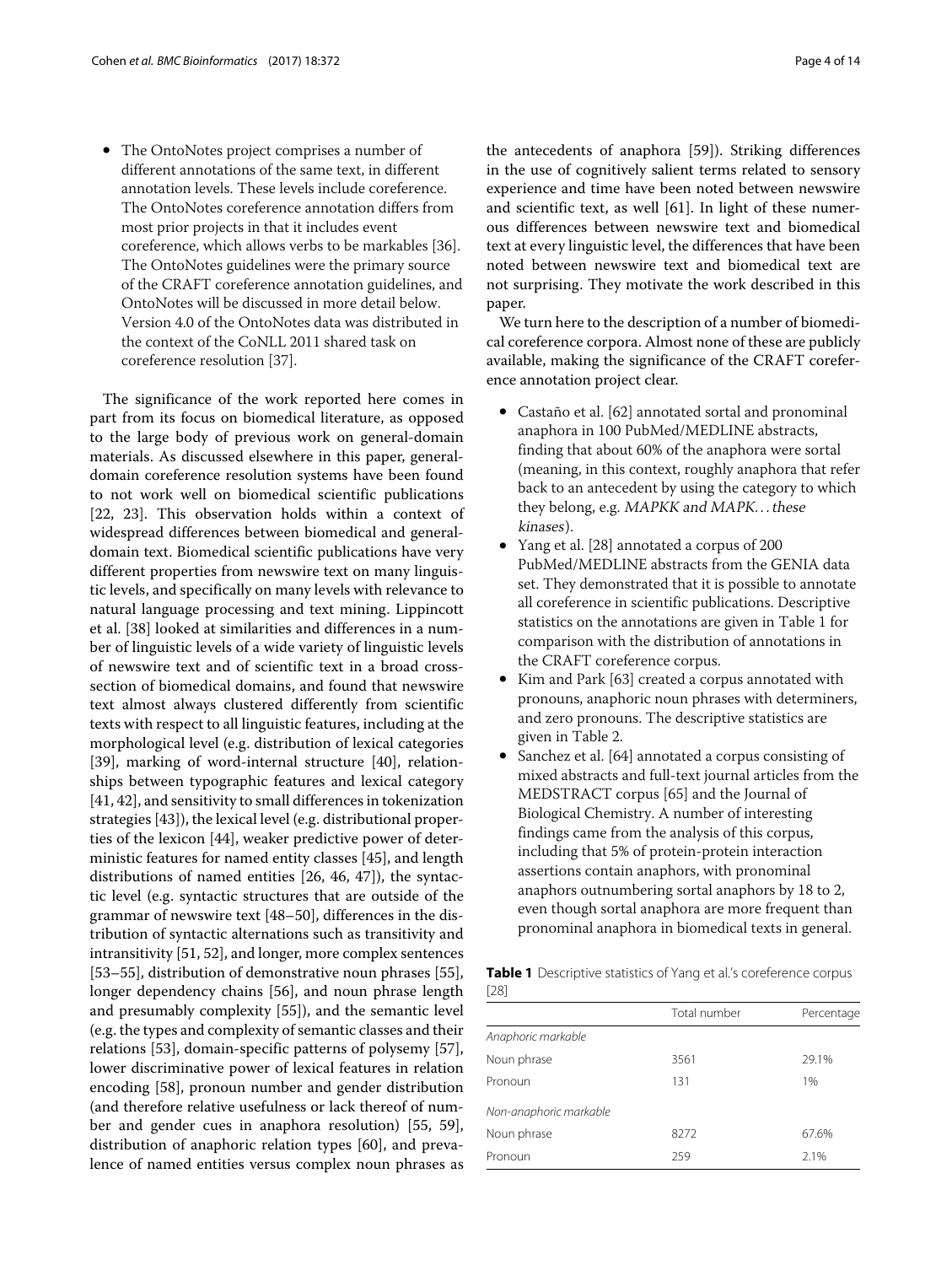<span id="page-4-0"></span>**Table 2** Descriptive statistics of Kim and Park's coreference corpus [\[63\]](#page-12-15)

| Anaphoric expression        | Count |
|-----------------------------|-------|
| Pronouns                    | 53    |
| Noun phrase with determiner | 26    |
| Zero anaphora               |       |

It was also found that pleonastic it (the semanticsless it in constructions like it seems to be the case that...) was as frequent as referential it (that is, instances of it that do refer back to some meaningful entity in the text).

- Gasperin et al. [\[66\]](#page-12-18) describe a biomedical coreference annotation project that was unique in a number of respects. First of all, it dealt with full-text journal articles. Secondly, the project dealt only with anaphoric reference to entities typed according to the Sequence Ontology [\[67\]](#page-12-19). Finally, it dealt with a number of types of bridging or associative phenomena (in which markables have a relationship other than coreferential identity). This included relations between genes and proteins, between homologs, and between sets and their members. Inter-annotator agreement statistics are given in Tables [3](#page-4-1) and [4,](#page-4-2) calculated as kappa.
- Vlachos et al. [\[68\]](#page-12-20) used a very semantic-class-specific annotation scheme, as in the Gasperin et al. work described above, to mark up two full-text articles from PubMed Central. They annotated 334 anaphoric expressions, of which 90 were anaphoric definite descriptions and 244 were proper nouns. Pronominal anaphors and anaphors outside of the semantic classes of interest were not annotated.
- Lin et al. [\[69\]](#page-12-21) built a corpus consisting of a subset of MEDSTRACT [\[65\]](#page-12-17) and an additional 103 PubMed/MEDLINE abstracts. Like Gasperin et al., they only annotated anaphoric reference to a predefined set of biologically relevant semantic classes. In all, they marked up 203 pronominal anaphors and 57 pairs involving sortal anaphors.
- Nguyen et al. [\[70\]](#page-12-22) describe the corpus prepared for the BioNLP-ST 2011 shared task on coreference

<span id="page-4-1"></span>**Table 3** Gasperin et al.'s inter-annotator agreement scores for six papers, calculated as Kappa, before and after annotation revision

| Before revision | After revision |
|-----------------|----------------|
| 0.75            | 0.85           |
| 0.70            | 0.83           |
| 0.68            | 0.93           |
| 0.62            | 0.95           |
| 0.41            | 0.91           |
|                 |                |

<span id="page-4-2"></span>**Table 4** Gasperin et al.'s inter-annotator agreement scores for five semantic classes of anaphora, calculated as Kappa

| Class/Paper   |      | 2    | 3    | 4    | 5    |
|---------------|------|------|------|------|------|
| Coreferent    | 0.84 | 0.84 | 0.98 | 0.97 | 0.93 |
| Biotype       | 0.84 | 0.81 | 0.92 | 0.88 | 0.79 |
| Homolog       | 0.77 | N/A  | 1.0/ | N/A  | 0.53 |
| Set-member    | 0.78 | 0.69 | 0.66 | 0.83 | 0.88 |
| Discourse-new | 0.89 | 1.0  | 0.56 | 1.0  | 0.98 |

resolution. It was made by downsampling the MedCO coreference corpus described in [\[71\]](#page-12-23) to include just those anaphoric expressions with a protein as an antecedent. The corpus was unusual in that it included relative pronouns/adjectives (e.g. that, which, whose) and appositives (defined below). The descriptive statistics of the resulting subcorpus are given in Table [5.](#page-4-3)

• Chaimongkol et al. [\[72\]](#page-12-24) differs quite a bit from other work described here with respect to the analysis of the corpus. The corpus from the SemEval 2010 Task 5 [\[73\]](#page-12-25) was the starting data set. This data set contains articles from a variety of scientific fields. The abstracts of those articles were annotated with an extension of the MUC-6 annotation guidelines. Relative pronouns, such as which and that, were considered to be markables. The resulting corpus contains 4228 mentions and 1362 coreference chains (sets of coreferring noun phrases), with an average chain length of 3.1 mentions.

The authors did an unusual analysis of their corpus in terms of the resolution class analysis described in [\[74\]](#page-12-26). They looked at the distributions of nine different types of coreferential relations in the corpus of scientific journal articles and in a number of general domain corpora, concluding that the distributions were quite different, and that scientific corpora differ from general domain corpora quite a bit in terms of coreferential phenomena. Extensive details are given

<span id="page-4-3"></span>**Table 5** Descriptive statistics of the BioNLP-ST 2011 coreference corpus [\[70\]](#page-12-22), downsampled from [\[71\]](#page-12-23)

|                           | Training | Devtest | Test |
|---------------------------|----------|---------|------|
| Relative                  | 1193     | 254     | 349  |
| Pronoun                   | 738      | 149     | 269  |
| Definite or demonstrative | 296      | 58      | 91   |
| Noun phrase               |          |         |      |
| Appositive                | 9        | 1       | 3    |
| Other                     | 11       | 1       | 2    |
| Antecedent                | 2116     | 451     | 674  |
| Total                     | 2247     | 463     | 714  |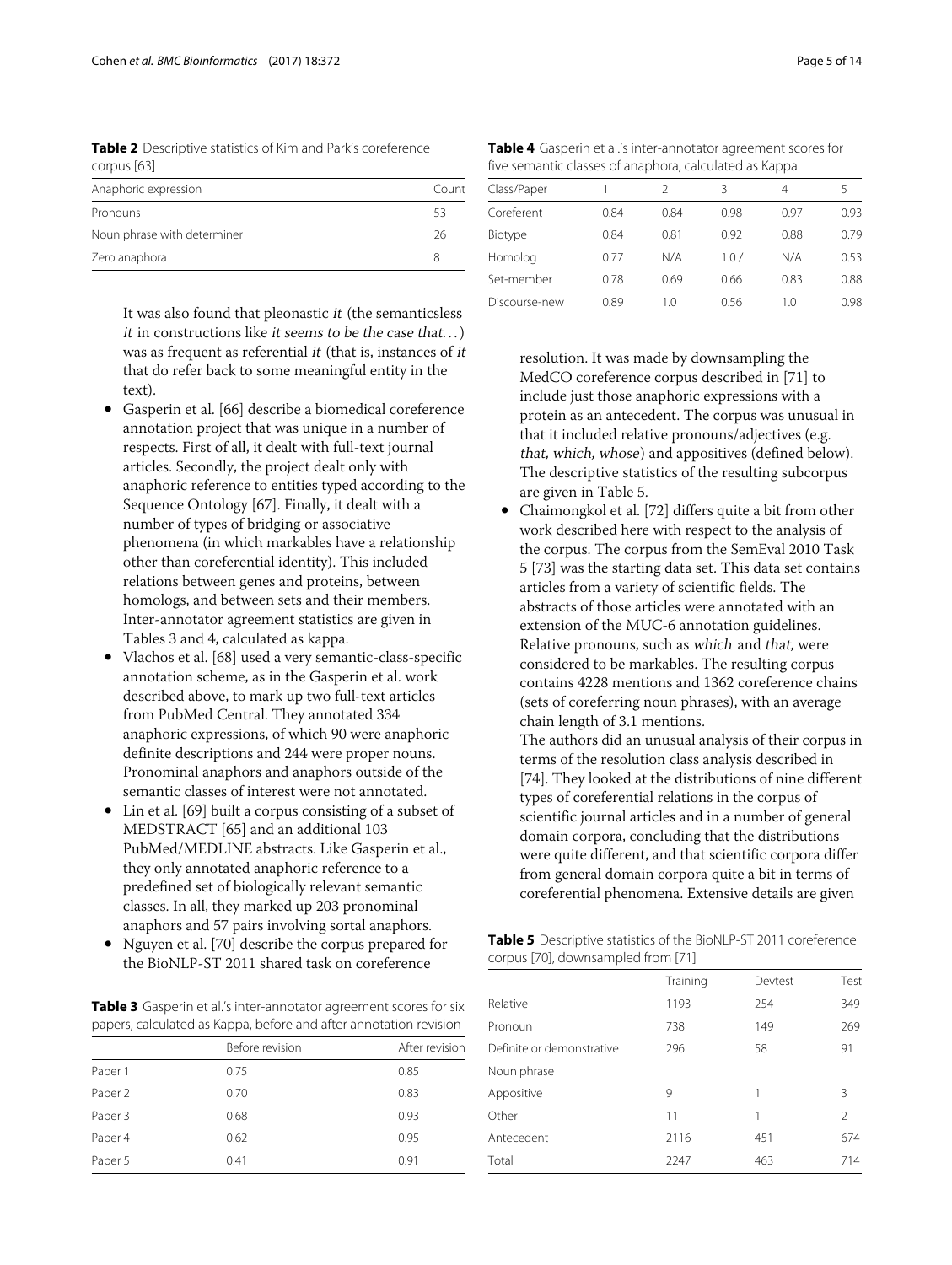in [\[72\]](#page-12-24). To our knowledge, this type of analysis has not been repeated with any other scientific corpora, and it appears to be a fruitful avenue for future research.

• Savova et al. [\[75,](#page-12-27) [76\]](#page-12-28) give detailed descriptions of an annotation project that was unusual in that it used clinical data for the corpus. This corpus is also unusual in that it is publicly available. Table [6](#page-5-0) gives descriptive statistics of the corpus, downsampled from the extensive data in [\[76\]](#page-12-28). Savova et al. [\[75\]](#page-12-27) gives a very detailed assessment of the inter-annotator agreement, which was 0.66 on the Mayo portion of the corpus, and 0.41 on the University of Pittsburgh Medical Center portion of the corpus.

# **Summary of related work and relation to the CRAFT coreference annotation**

As can be seen from the review of related literature, the CRAFT coreference annotation differs from related projects in a number of ways. The CRAFT corpus's unrestricted definition of markable, connection to an extensive set of annotations of domain-relevant semantic classes (without restriction to those classes), and connection with complete phrase structure annotation are qualitative differences from prior work on coreference annotation in the biomedical domain. These characteristics bring biomedical coreference annotation to a scale and structure similar to that of general domain/newswire coreference annotation corpora, and should enable large steps forward both in the development of applications for coreference resolution in biomedical text and in the development and testing of theories of coreference in natural language.

# **Methods**

## **Data**

The contents of the CRAFT corpus have been described extensively elsewhere [\[77–](#page-12-29)[80\]](#page-13-0). We focus here on descriptive statistics that are specifically relevant to the coreference annotation. Characteristics of the first version of the CRAFT Corpus that are particularly relevant to the work reported here are that it is a collection of 97 fulllength, open-access biomedical journal articles that have

<span id="page-5-0"></span>

| Table 6 Descriptive statistics of the i2b2 clinical coreference |
|-----------------------------------------------------------------|
| corpus [75, 76]                                                 |

| <b>Markables</b>                   | 7214  |  |
|------------------------------------|-------|--|
| Average markables per report       | 40.08 |  |
| Pairs                              | 5992  |  |
| Average pairs per report           | 33.29 |  |
| Identity chains                    | 1304  |  |
| Average identity chains per report | 7 24  |  |
|                                    |       |  |

Adapted from [\[76\]](#page-12-28)

been extensively manually annotated to serve as a goldstandard research resource for the biomedical natural language processing community. The initial public release includes over 100,000 annotations of concepts represented in nine prominent biomedical ontologies (including types of chemical entities, roles, and processes; genes, gene products, and other biological sequences; entities with molecular functionalities; cells and subcellular components; organisms; and biological processes) as well as complete markup of numerous other types of annotation, including formatting, document sectioning, and syntax (specifically, sentence segmentation, tokenization, partof-speech tagging, and treebanking). One of the main strengths of the coreference annotation presented here is the fact that it has been performed on a corpus that has already been so richly annotated.

#### *Sampling*

The sampling method was based on the goal of ensuring biological relevance. In particular, the sample population was all journal articles that had been used by the Mouse Genome Informatics group as evidence for at least one Gene Ontology or Mouse Phenotype Ontology "annotation," in the sense in which that term is used in the model organism database community. In the model organism database community, it refers to the process of mapping genes or gene products to concepts in an ontology, e.g. of biological processes or molecular functions–see [12] for the inter- acting roles of model organism database curation and natural language processing.

#### *Inclusion criteria*

Of the articles in the sample population, those that met unrestrictive licensing terms were included. The criteria were that they be (1) available in PubMed Central under an Open Access license, and (b) available in the form of Open Access XML. 97 documents in the sample population met these criteria.

#### *Exclusion criteria*

There were no exclusion criteria, other than failure to meet the inclusion criteria. All documents that met the inclusion criteria were included in the corpus.

All of those 97 articles were annotated. The current public release contains the 67 articles of the initial CRAFT release set, with the rest being held back for a shared task.

#### **Annotation model**

#### *Annotation guidelines: selection, rather than development*

Recognizing the importance of the interoperability of linguistic resources [\[81–](#page-13-1)[84\]](#page-13-2), a major goal of the CRAFT coreference annotation project was to use pre-existing guidelines to the greatest extent possible. To that end, the OntoNotes coreference annotation guidelines [\[36\]](#page-11-28) were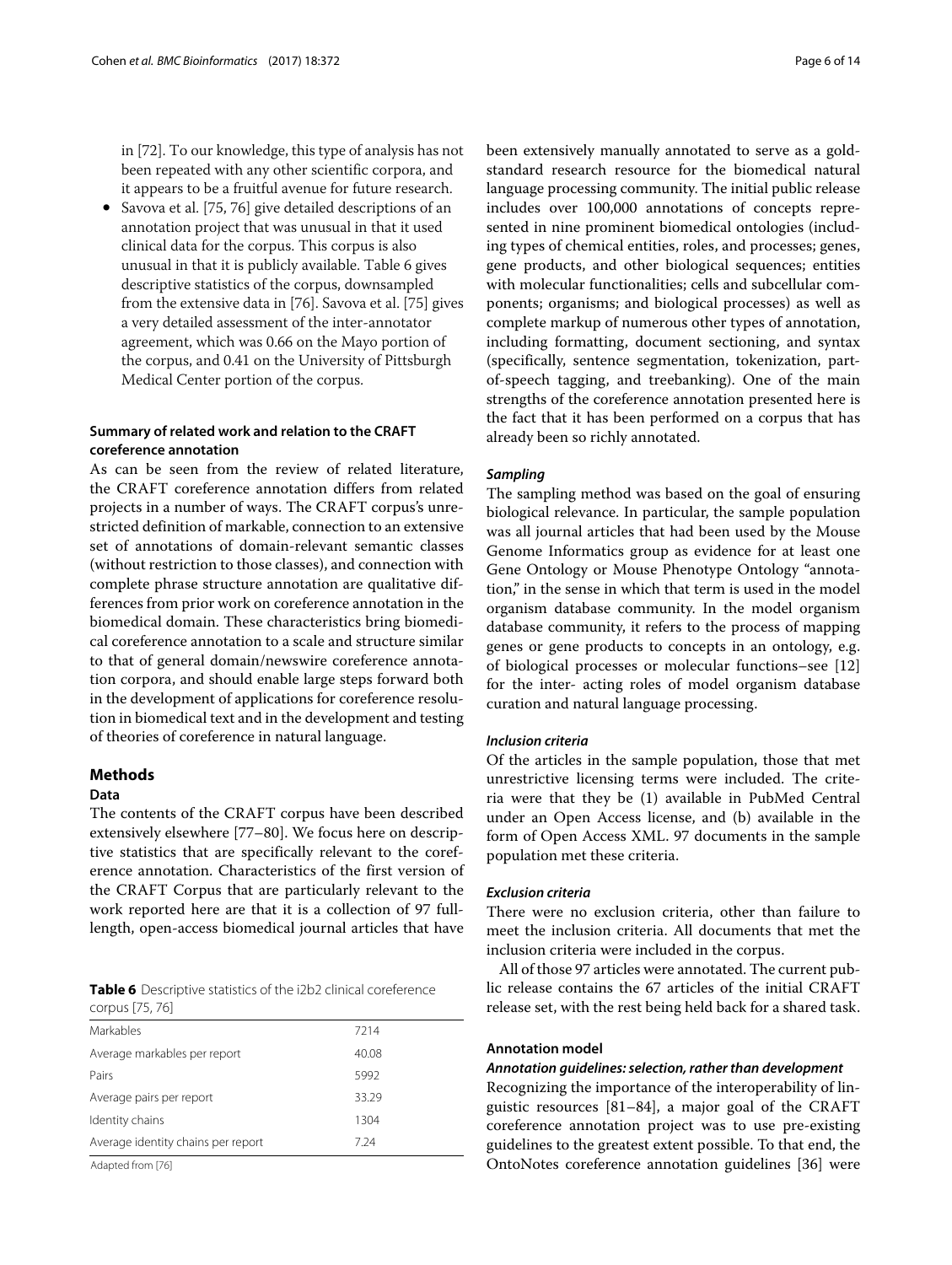selected. They were adopted with only one major change that we are aware of. (We should note that copyright permissions do not permit distribution of OntoNote's guidelines (by us) with the corpus data, but the paper cited above gives a good overview of them, and the major points are described in this paper in some detail. More details are available in [\[77\]](#page-12-29). Furthermore, copies of the full guidelines can be obtained directly from the OntoNotes organization).

## *OntoNotes*

OntoNotes [\[85\]](#page-13-3) is a large, multi-center project to create a multi-lingual, multi-genre corpus annotated at a variety of linguistic levels, including coreference [\[36\]](#page-11-28). As part of the OntoNotes project, the BBN Corporation prepared a set of coreference annotation guidelines.

#### **Annotation guidelines**

**Markables in the OntoNotes guidelines** Per the OntoNotes guidelines, markables in the CRAFT corpus include:

- Events
- Pronominal anaphora
- Noun phrases
- Verbs
- Nominal premodifiers (e.g. [tumor] suppressor), with some additions that we discuss below in the section on domain-specific changes to the guidelines.

**Non-markables** Predicative nouns (e.g. *P53 is [a tumor suppressor gene]*) are not treated as coreferential. There is a separate relation for appositives; markables for the appositive relation are the same as the markables for the identity relation.

Note that singletons (noun phrases, events, etc. (as listed above) that are not in an identity or appositive relation) are not explicitly marked as part of the coreference annotation per se. However, they can be recovered from the syntactic annotation (which was released in Version 1.0 of the CRAFT corpus, but was not available at the time of the coreference annotation), if one wants to take them into account in scoring. (Most coreference resolution scoring metrics ignore singletons, but not all).

# *Piloting the OntoNotes coreference annotation guidelines*

After reviewing the pre-existing guidelines, senior annotators marked up a sample full-text article, following the OntoNotes guidelines. The results suggested that the OntoNotes guidelines are a good match to a consensus conception of how coreference should be annotated. Furthermore, the OntoNotes guidelines have been piloted by others, and the project has responded to a number of critiques of earlier guidelines. For example, compared to the MUC-7 guidelines, the treatment of appositives in terms

of heads and attributes rather than separate mentions is an improvement in terms of referential status, as is the handling of predicative nouns. The inclusion of verbs and events is a desirable increase in scope. The guidelines are more detailed than in attempts prior to their use in the CRAFT corpus, as well.

# *Domain-specific changes to the OntoNote guidelines*

The nature of the biomedical domain required one major adaptation of the guidelines.

**Generics** The OntoNotes guidelines make crucial reference to a category of nominal that they refer to as a generic. (The usage is typical in linguistics, where *generic* refers to a class of things, rather than a specific member of the class [\[6\]](#page-10-4), e.g. *[Activation loops in protein kinases] are known for their central role in kinase regulation and in the binding of kinase drugs*). Generics in the OntoNotes guidelines include:

- bare plurals
- indefinite noun phrases (e.g. an oncogene, some teratogens)
- abstract and underspecified nouns

The status of generics in the OntoNotes annotation guidelines is that they cannot be linked to each other via the IDENTITY relation. They can be linked with subsequent non-generics, but never to each other, so every generic starts a new IDENTITY chain (assuming that it does corefer with subsequent markables).

The notion of a generic is problematic in the biomedical domain. The reason for this is that the referent of any referring expression in a biomedical text is or should be a member of some biomedical ontology, be it in the set of Open Biomedical Ontologies, the Unified Medical Language System, or some nascent or not-yet-extant ontology [\[86](#page-13-4)[–89\]](#page-13-5). As such, the referring expression has the status of a named entity. To take an example from BBN, consider the status of *cataract surgery* in the following:

Allergan Inc. said it received approval to sell the PhacoFlex intraocular lens, the first foldable silicone lens available for cataract surgery. The lens' foldability enables it to be inserted in smaller incisions than are now possible for cataract surgery.

According to the OntoNotes guidelines, *cataract surgery* is a generic, by virtue of being abstract or underspecified, and therefore the two noun phrases are not linked to each other via the IDENTITY relation. However, *cataract surgery* is a concept within the Unified Medical Language System (Concept Unique Identifier C1705869), where it occurs as part of the SNOMED Clinical Terms. As such, it is a named entity like any other biomedical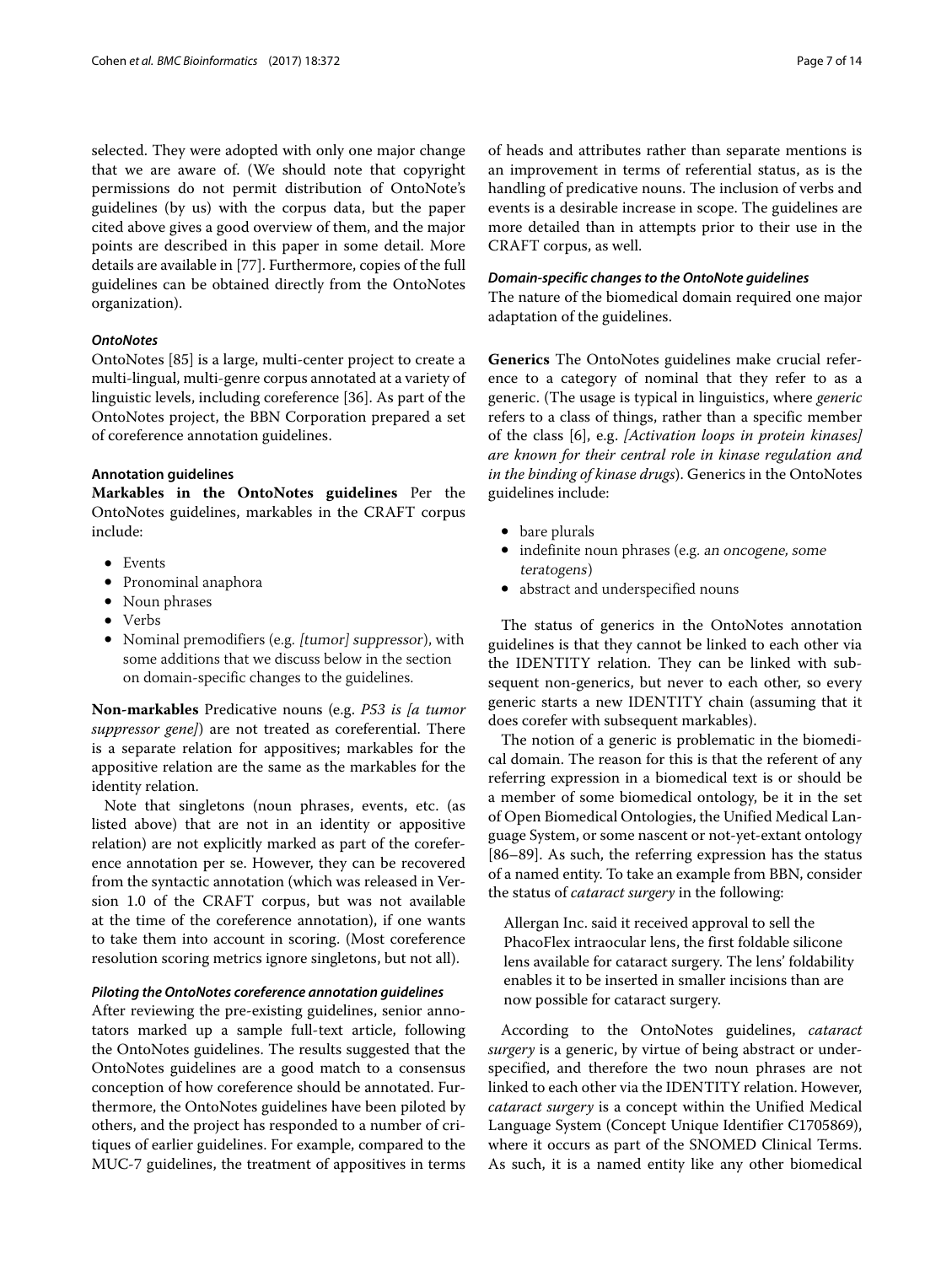ontology concept, and should not be considered generic. Indeed, it is easy to find examples of sentences in the biomedical literature in which we would want to extract information about the term *cataract surgery* when it occurs in contexts in which the OntoNotes guidelines would consider it generic:

- Intravitreal administration of 1.25 mg bevacizumab at the time of cataract surgery was safe and effective in preventing the progression of DR and diabetic maculopathy in patients with cataract and DR. (PMID 19101420)
- Acute Endophthalmitis After Cataract Surgery: <sup>250</sup> Consecutive Cases Treated at <sup>a</sup> Tertiary Referral Center in the Netherlands. (PMID 20053391)
- TRO can present shortly after cataract surgery and lead to serious vision threatening complications. (TRO is thyroid-related orbitopathy; PMID 19929665).

In these examples, we might want to extract an IS ASSOCIATED WITH relation between <bevacizumab, cataract surgery>, <acute endophthalmitis, cataract surgery>, and <thyroid-related orbitopathy, cataract surgery>. This makes it important to be able to resolve coreference with those noun phrases.

Thus, the CRAFT guidelines differ from OntoNotes in considering all entities to be named entities, so there are no generics in this domain of discourse<sup>1</sup>.

**Prenominal modifiers** A related issue concerned the annotation of prenominal modifiers, i.e. nouns that modify and come before other nouns, such as *cell* in *cell migration*. The OntoNotes guidelines call for prenominal modifiers to be annotated only when they are proper nouns. However, since the CRAFT guidelines considered all entities to be named entities, the CRAFT guidelines called for annotation of prenominal modifiers regardless of whether or not they were proper nouns in the traditional sense.

# *The annotation schema*

**Noun groups** The basic unit of annotation in the project is the base noun phrase. (Verbs are also included, as described above in the section on modifiers). The CRAFT guidelines define *base noun phrase* as one or more nouns and any sequence of leftward determiners, adjectives, and conjunctions not separated by a preposition or other noun-phrase-delimiting part of speech; and rightward modifiers such as relative clauses and prepositional phrases. Thus, all of the following would be considered base noun phrases:

- striatal volume
- neural number
- striatal volume and neural number
- the structure of the basal ganglia
- $\bullet$  It

Base noun phrases were not pre-annotated—the annotators selected their spans themselves. This is a potential source of lack of interannotator agreement [\[90\]](#page-13-6). Base noun phrases were annotated only when they participated in one of the two relationships that were targetted. Thus, singletons (non-coreferring noun phrases) were not annotated.

**Definitions of the two relations** The two relations that are annotated in the corpus are the IDENTITY relation and the APPOSITIVE relation. The identity relation holds when two units of annotation refer to the same thing in the world. The appositive annotation holds when two noun phrases are adjacent and not linked by a copula (typically the verb *be*) or some other linking word).

**Details of the annotation schema** More specifically, the annotation schema is defined as:

**IDENTITY chain** An IDENTITY chain is a set of base noun phrases and/or appositives that refer to the same thing in the world. It can contain any number of elements.

**Base noun phrase** Discussed above.

- **APPOSITIVE relation** An appositive instance has two elements, a head and a set of attributes. The set of attributes may contain just a single element (the prototypical case). Either the head or the attributes may themselves be appositives.
- **Nonreferential pronoun** All nonreferential pronouns (pronouns that do not refer to anything, e.g. *It seems to be the case that. . .*) are included in this single class.

Thus, an example set of annotations would be:

*All brains analyzed in this study are part of [the Mouse Brain Library]a ([MBL]b). [The MBL]c is both a physical and Internet resource.* (PMID 11319941)

**APPOSITIVE chain** The Mouse Brain Library**<sup>a</sup>** , MBL**<sup>b</sup> IDENTITY chain** Mouse Brain Library**a**, The MBL**<sup>c</sup>**

## **Training of the annotators**

We hired two very different types of annotators linguistics graduate students, and biologists at varying levels of education and with varying specialties. We hired and trained the biologists and the linguists as a single group. Annotators were given a lecture on the phenomenon of coreference and on how to recognize coreferential and appositive relations, as well as nonreferential pronouns. They were then given a non-domain-specific practice document. Following a separate session on the use of the annotation tool, they were given an actual document to annotate. This document is quite challenging, and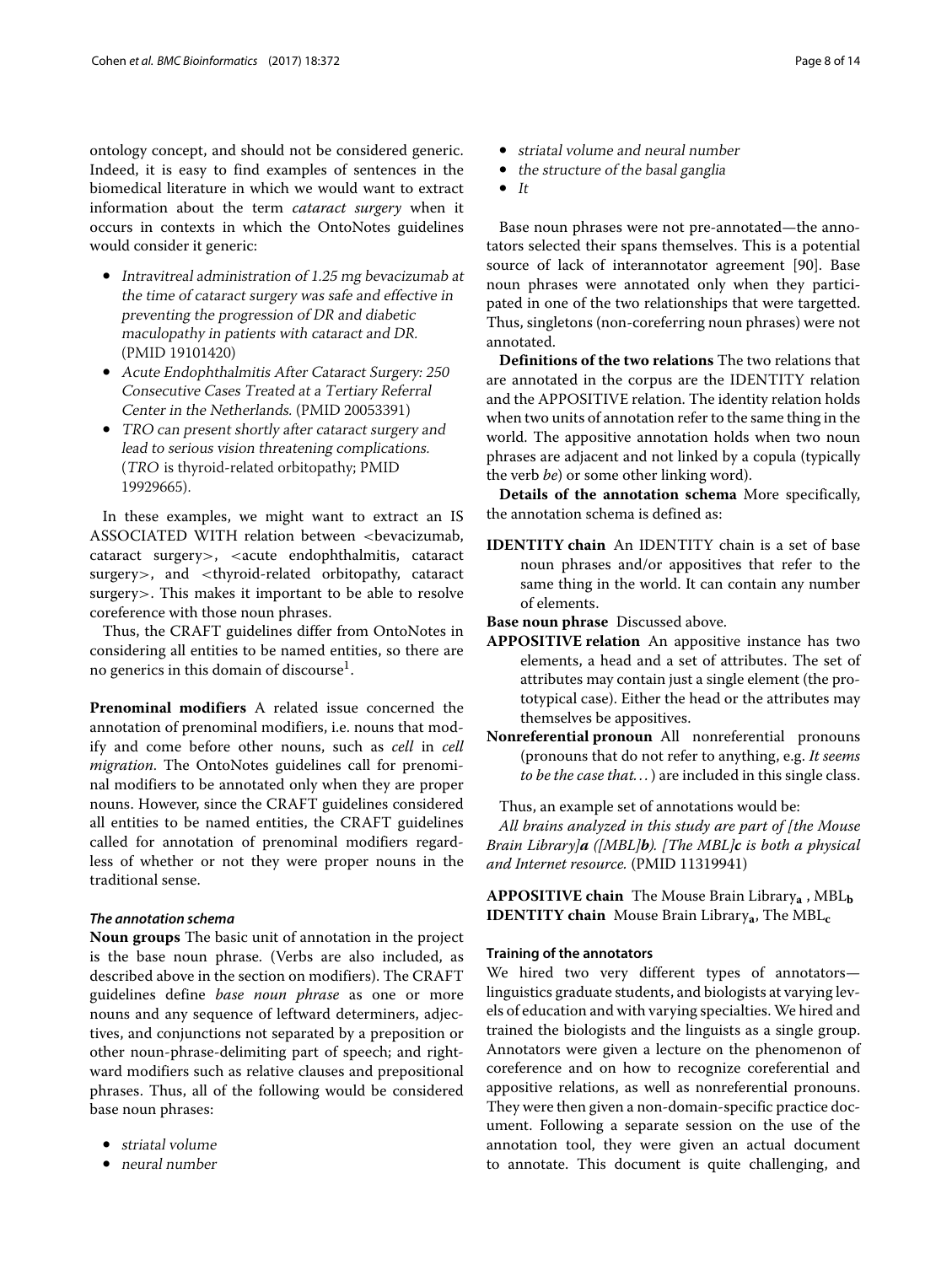exercised all of the necessary annotation skills. We began with paired annotation, then introduced a second document for each annotator to mark up individually. Once annotators moved on to individual training annotation, they met extensively with a senior annotator to discuss questions and review their final annotations.

There were 11 total annotators (one lead/senior annotator, 2 senior annotators, and 8 general annotators) made up of two different populations; linguists and biologists. The lead annotator and annotation manager graduated with her M.A. in linguistics and had extensive linguistic annotation and adjudication experience. There were 2 senior annotators other than the lead annotator and who provided annotation for the duration of the project; a linguistics graduate student with several years of linguistic annotation experience and an upper level undergraduate pre-med student with general knowledge in biology, microbiology, physiology, anatomy, and genetics. They contributed about 50% of the single and double annotation efforts overall. The rest of the annotator population was made up of 4 upper level undergraduate biology students, 1 recently graduated linguistics student and 3 linguistics graduate students who were hired and trained at various times throughout the project. All annotators were fully trained at least 6 months before the annotation of data was completed. Prior to hiring, the biology annotators were required to perform a biomedical concept identification task and to demonstrate an understanding of biomedical concepts as evidenced by college transcripts, resumes, and references and upon hiring were trained on basic linguistic concepts and annotation methods. The linguists were required to have previous linguistic annotation experience and prior to hiring performed a biomedical terminology noun phrase identification task. Each was required to demonstrate their linguistics background via resumes and references. These 8 annotators collectively contributed the other 50% of single and double annotation efforts.

During the initial training phase, we paired biologists with linguists and had them work on the same article independently, then compare results. This turned out to be an unnecessary step, and we soon switched to having annotators work independently from the beginning.

#### **Two populations of annotators**

Impressionistically, we did not notice any difference in their performance. The biologists were able to grasp the concept of coreference, and the linguists did not find their lack of domain knowledge to be an obstacle to annotation. This accords with [\[91\]](#page-13-7)'s observation that expertise in an annotation task can be an entirely different question from expertise in linguistics or expertise in a domain both groups seemed to exhibit similar abilities to do the annotation task.

#### **The annotation process**

There are no ethical oversight *requirements* related to corpus construction. We voluntarily reviewed the project in light of the Ethical Charter on Big Data (which includes linguistic corpus preparation) [\[92\]](#page-13-8) and identified no issues.

Most articles in coreference layer of the CRAFT corpus are single-annotated. A subset of ten articles was double-annotated by random pairs of annotators in order to calculate inter-annotator agreement.

The length of the articles means that a single IDENTITY chain can extend over an exceptionally long distance. The median length was two base noun phrases, but the longest was 186 (Table [7\)](#page-8-0). To cope with this, annotators typically marked up single paragraphs as a whole, and then linked entities in that paragraph to earlier mentions in the document. In the case of questions, annotators had access to senior annotators via email and meetings. Annotation was done using Knowtator, a Protégé plug-in (Ogren, 2006a; Ogren, 2006b).

## **Calculation of inter-annotator agreement**

The inter-annotator agreement gives some indication of the difficulty of the annotation task and the consistency of annotations, and also suggests an upper bound for the performance of automatic techniques for coreference resolution on this data [\[93,](#page-13-9) [94\]](#page-13-10). Inter-annotator agreement was calculated using the code described in [\[95\]](#page-13-11). Average inter-annotator agreement over a set of ten articles is 0.684 by the MUC metric. We give a number of other metrics in Table [3](#page-4-1) (MUC, [\[96\]](#page-13-12), B3, [\[97\]](#page-13-13), CEAF, [\[98\]](#page-13-14), and Krippendorff's alpha [\[99,](#page-13-15) [100\]](#page-13-16)). We note that the value for Krippendorff's alpha is lower than the 0.67 that Krippendorff indicates must be obtained before values can be conclusive, but no other inter-annotator agreement values for projects using the OntoNotes guidelines have been published to which to compare these numbers.

<span id="page-8-0"></span>

| Table 7 Descriptive statistics of coreference annotations in the |
|------------------------------------------------------------------|
| CRAFT corpus                                                     |

| <b>IDENTITY</b> chains        | 23,887        |
|-------------------------------|---------------|
| <b>APPOSITIVE</b>             | 4591          |
| Pronouns                      | 4145          |
| Mean IDENT chains per paper   | 246.3         |
| Median IDENT chains per paper | 236           |
| Mean APPOS per paper          | 47.3          |
| Median APPOS per paper        | 43            |
| Mean length of IDENT chains   | 4             |
| Median length of IDENT chains | $\mathcal{P}$ |
| Longest IDENT chain           | 186           |
| Within-sentence IDFNT chains  | 1495          |
| Between-sentence IDENT chains | 22,392        |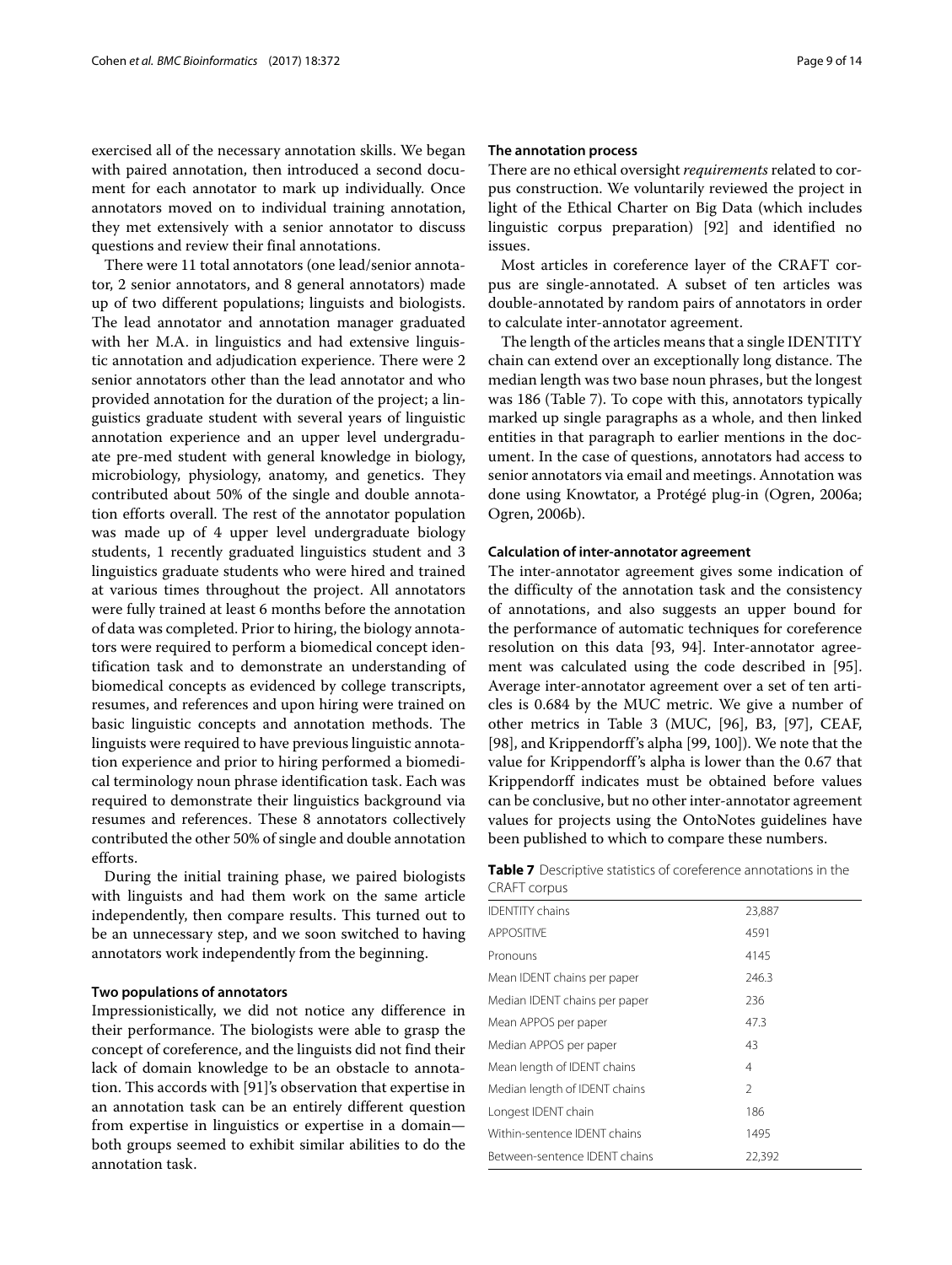#### **Benchmarking methodology**

To assess the difficulty of the task of resolving the coreference relationships in this data, we ran three experiments using two different coreference resolution systems and an ensemble system. One is a publicly available coreference resolution system. It is widely used and produces at- or near-state-of-the-art results on newswire text. It uses a rule-based approach. (We do not name the system here because the results are quite low, and we do not want to punish the authors of this otherwise highperforming system for making their work freely publicly available). The other is a simple rule-based approach that we built with attention to some of the specifics of the domain. (We do not go into detail about the system as it will be described in a separate publication). To do the benchmarking, we ran the publicly available system with its default parameters. (Since it is a rule-based system, this affected only the preprocessing steps, not the actual coreference resolution).

The output of both systems was scored with the CoNLL scoring script [\[37\]](#page-11-29). We encountered a number of difficulties at both stages of the process. The Simple system outputs pairs, but the CRAFT IDENTITY chains can be arbitrarily long. This is a general issue that is likely to occur with many coreference resolution systems that assume the mention pair model [\[101\]](#page-13-17) without subsequent merging of pairs. For evaluation purposes, the pairs that are output by Simple were mapped to any corresponding IDENTITY or APPOSITIVE chain as part of the scoring process. A mention pair is scored as correct if both the anaphor and the antecedent appear in the corresponding chain.

Because ensemble systems have proven to be quite useful for many language processing tasks [\[102](#page-13-18)[–105\]](#page-13-19), we also unioned the output of the two systems.

## **Results**

#### **Descriptive statistics of annotations**

Descriptive statistics of the annotations are given in Table [7.](#page-8-0) As can be seen, the IDENTITY and APPOSITIVE chains add up to over 28,000 annotations.

#### **Benchmarking results**

We compare performance of each coreference resolution system, as well as the combined result of these two systems, in Table [9.](#page-10-6) The evaluation combines performance on the IDENTITY and APPOSITIVE relations, since it is the combination of these that constitutes coreference in CRAFT. The publicly available system is referred to as System A, and the domain-adapted simple rule-based system is referred to as Simple.

Both systems achieved considerably higher precision than recall, which is not surprising for rule-based systems. Overall, the domain-adapted Simple system considerably outperformed the general-domain System A. The ensemble system had slightly improved performance, with unchanged precision, but slightly improved recall. All output from the scoring script is available on the associated SourceForge site.

#### **Discussion**

The data that is present in the CRAFT corpus coreference annotations should be useful to linguists researching coreferential phenomena and to natural language processing researchers working on on coreference resolution. Can it have an impact beyond that? We analyzed the overlap between the IDENTITY chains in CRAFT and the named entity annotation in CRAFT. The motivation for assessing the extent of this overlap is that any IDENTITY chain that can be resolved to a named entity is a possible input to an information extraction algorithm that targets that type of entity. The analysis showed that 106,263 additional named entities can be recovered by following the IDENTITY chains in the full 97-paper corpus. This represents an increase of 76% in the possible yield of information extraction algorithms; if that proportion holds across other corpora, the potential value of text mining of the scientific literature would increase considerably.

Reflecting on this project, what we learnt suggests two changes we might have made to our approach. First, we could have pre-annotated all of the base noun phrases; doing so can increase inter-annotator agreement in coreference annotation [\[90\]](#page-13-6). Second, we could have marked generics (adhering to the OntoNotes guidelines), while allowing them to be linked to each other by IDENTITY relations; doing so would have allowed a simple programmatic transformation to modify our corpus so that it was completely consonant with the OntoNotes guidelines.

With respect to questions of reproducibility and where this work is positioned in relation to previous work on coreference, we note that the benchmarking results demonstrate a dramatic decrease in performance of systems that work well on newswire text. The interannotator agreement numbers in Table [8](#page-9-0) suggest that the annotation is consistent, and those inter-annotator agreement values are far higher than the performance numbers in Table [9.](#page-10-6) The most likely explanation for the

|  | Table 8 Inter-annotator agreement |  |
|--|-----------------------------------|--|
|--|-----------------------------------|--|

<span id="page-9-0"></span>

| Metric               | Average |
|----------------------|---------|
| <b>MUC</b>           | 0.684   |
| $Class-B3$           | 0.858   |
| Entity-B3            | 0.750   |
| Mention-based CFAF   | 0.644   |
| Entity-based CEAF    | 0.480   |
| Krippendorff's alpha | 0.619   |
|                      |         |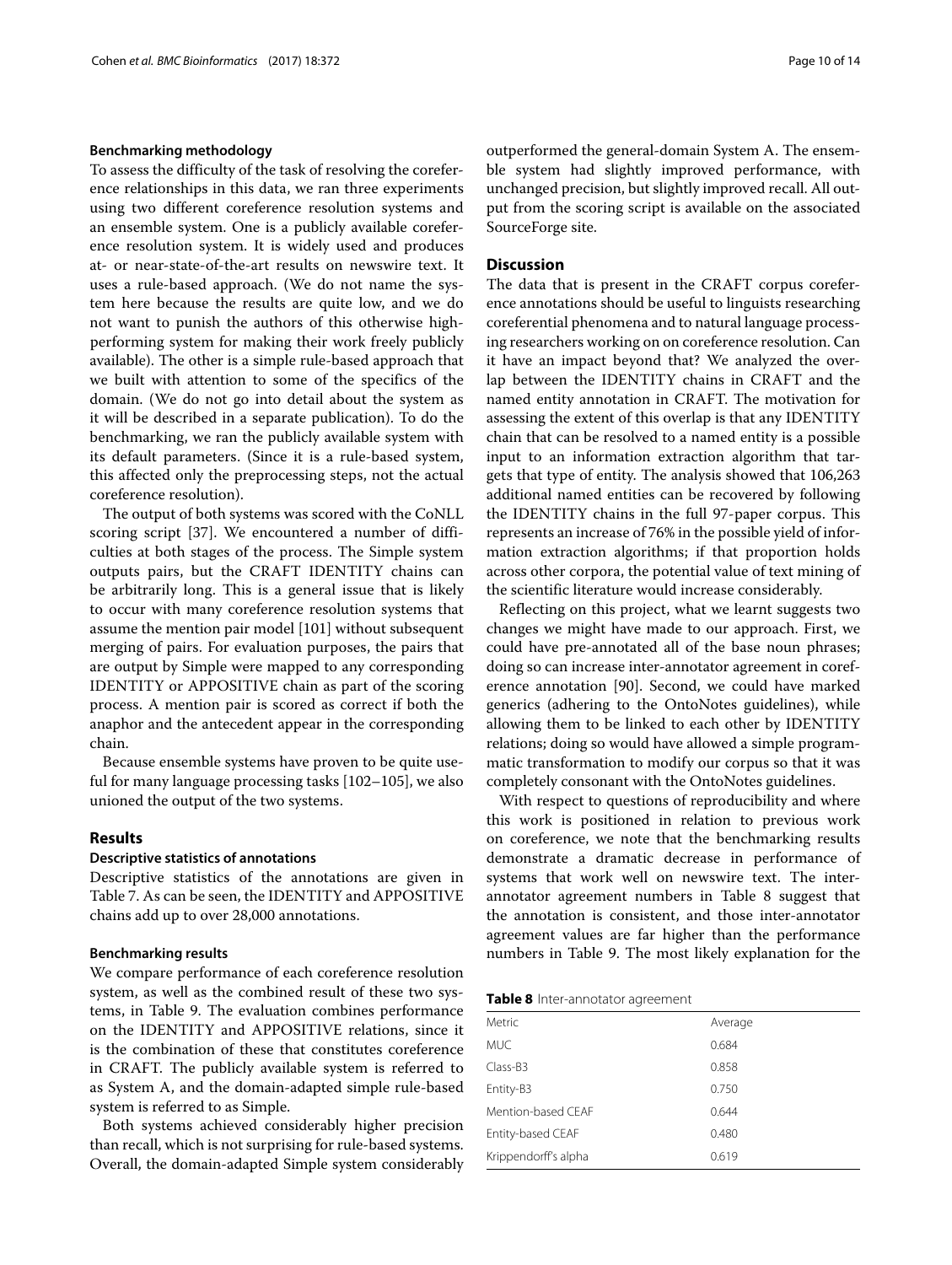<span id="page-10-6"></span>**Table 9** Benchmarking results: System A, Simple, and the union of the two

| System   | B <sub>3</sub> |      |      | <b>BLANC</b> |       |      |
|----------|----------------|------|------|--------------|-------|------|
|          | D              | R    |      | P            | R     |      |
| System A | 0.93           | 0.08 | 0.14 | 0.93         | 0.026 | 0.05 |
| Simple   | 0.78           | 0.29 | 0.42 | 0.78         | 0.22  | 0.33 |
| Union    | 0.78           | 035  | 0.46 | 0.78         | 0.26  | 0.37 |

poor performance of existing systems is that automated coreference resolution is more difficult in biomedical journal articles than newswire text, or, at the very least, that systems tuned for newswire text need significant alteration to perform as well in biomedical journal articles. One possible factor in this difficulty is much greater length of the documents and, consequently, much longer coreference chains. Certainly the low performance of both of the baseline systems cannot be blamed on inconsistencies in training data, since both of the baseline systems are rule-based and neither gets trained.

# **Conclusions**

The CRAFT coreference corpus is an improvement over related projects in a number of ways, particularly the unrestricted definition of markable, connection to extensive annotation of semantic classes (without restriction to those classes), and connection with complete phrase structure annotation. We hope that these qualitative differences from prior coreference annotation work in the biomedical domain will be a contribution to the effort to bring the performance of coreference resolution tools in the domain to the level that is seen in newswire text.

# **Endnote**

<sup>1</sup>Note that in our guidelines, as in the OntoNotes project, indefinite noun phrases are used to start new IDENTITY chains, and are not linked with previous markables, but this is because they are discourse-new, not because we consider them to be generics.

#### **Abbreviations**

BCE: Before the common Era (a reference point for calendar dates); BioNLP-ST: BioNLP shared task (a shared task in biomedical natural language processing); CEAF: Constrained EntityAlignment F-Measure (a metric for evaluating coreference resolution systems); CoNLL: Conference on natural language learning; CRAFT: Colorado richly annotated full text (a corpus of full-text journal articles about mouse genomics); LLL: Learning language in logic (a shared task in biomedical natural language processing); MUC-6: Message understanding conference 6 (an influential shared task in natural language processing); MUC-7: Message understanding conference 7 (an influential shared task in natural language processing); RTE: Recognizing textual entailment (a task definition in natural language processing); XML: Extensible markup language

#### **Acknowledgements**

The authors gratefully thank the annotators for their careful work; BBN for providing a copy of the OntoNotes guidelines; Massimo Poesio for helpful

#### **Funding**

The work here was supported by National Institutes of Health grants G08 LM009639, 3G08 LM009639-02S1 (ARRA), 2R01LM009254, and R01LM008111 to Lawrence E. Hunter. KV receives funding from the Australian Research Council through a Discovery Project grant, DP150101550. MC receives support from the Australian Federal and Victorian State governments and the Australian Research Council through the ICT Centre of Excellence program, National ICT Australia (NICTA). This work was supported in part by the DARPA "Big Mechanism" program, BAA 14-14, under contract W911NF-14-C-0109 with the Army Research Office (ARO) Any opinions, findings, and conclusions or recommendations expressed in this material are those of the authors and do not necessarily reflect the position or policy of the Department of Defense or the U.S. Government.

#### **Availability of data and materials**

coreference resolution scoring code.

The annotated data and the code used in the analysis are available at bionlp.sourceforge.net.

#### **Authors' contributions**

KBC defined the annotation task, selected guidelines, trained the senior annotator, supervised all aspects of the annotation, and wrote the first draft of the paper. AL was the senior annotator, trained the annotators, wrote some sections of the paper, and managed all data flow. NP generated the descriptive statistics and ran a baseline experiment on coreference resolution. MJC and KV produced baseline results for coreference resolution. WAB Jr. carried out the inter-annotator agreement analysis. MB wrote the background section on CRAFT. MP suggested the original annotation guidelines and supervised AL, the application of the guidelines, and all aspects of the annotation done by linguists at the University of Colorado at Boulder. LEH supervised all aspects of the CRAFT project. All authors read, consented to participate in, commented on, approved, and consented to publication of the paper.

#### **Ethics approval and consent to participate**

Not applicable

#### **Consent for publication**

Not applicable

#### **Competing interests**

The authors declare that they have no competing interests.

#### **Publisher's Note**

Springer Nature remains neutral with regard to jurisdictional claims in published maps and institutional affiliations.

#### **Author details**

<sup>1</sup> Computational Bioscience Program, University of Colorado School of Medicine, Denver, CO, USA. 2Department of Linguistics, University of Colorado at Boulder, Boulder, Colorado, USA. 3School of Computing and Information Systems, The University of Melbourne, Melbourne, Australia.

# Received: 26 December 2016 Accepted: 31 July 2017 Published online: 17 August 2017

#### **References**

- <span id="page-10-0"></span>Egli U. The Stoic concept of anaphora. In: Semantics from Different Points of View. Berlin and Heidelberg: Springer; 1979. p. 266–83.
- 2. Pinillos NA. Coreference and meaning. Philos Stud. 2011;154(2):301–24.
- <span id="page-10-1"></span>3. Goodsell T. Is de jure coreference non-transitive? Philos Stud. 2014;167(2):291–312.
- <span id="page-10-2"></span>4. Mitkov R. Anaphora resolution. Routledge. 2014.
- <span id="page-10-3"></span>5. Halliday MAK, Hasan R. Cohesion in English: Routledge; 2014.
- <span id="page-10-4"></span>6. Crystal D. A Dictionary of Linguistics and Phonetics. 3rd ed: Blackwell; 1991.
- <span id="page-10-5"></span>7. Deléger L, Grouin C, Zweigenbaum P. Extracting medical information from narrative patient records: the case of medication-related information. J Am Med Inform Assoc. 2010;17(5):555–8.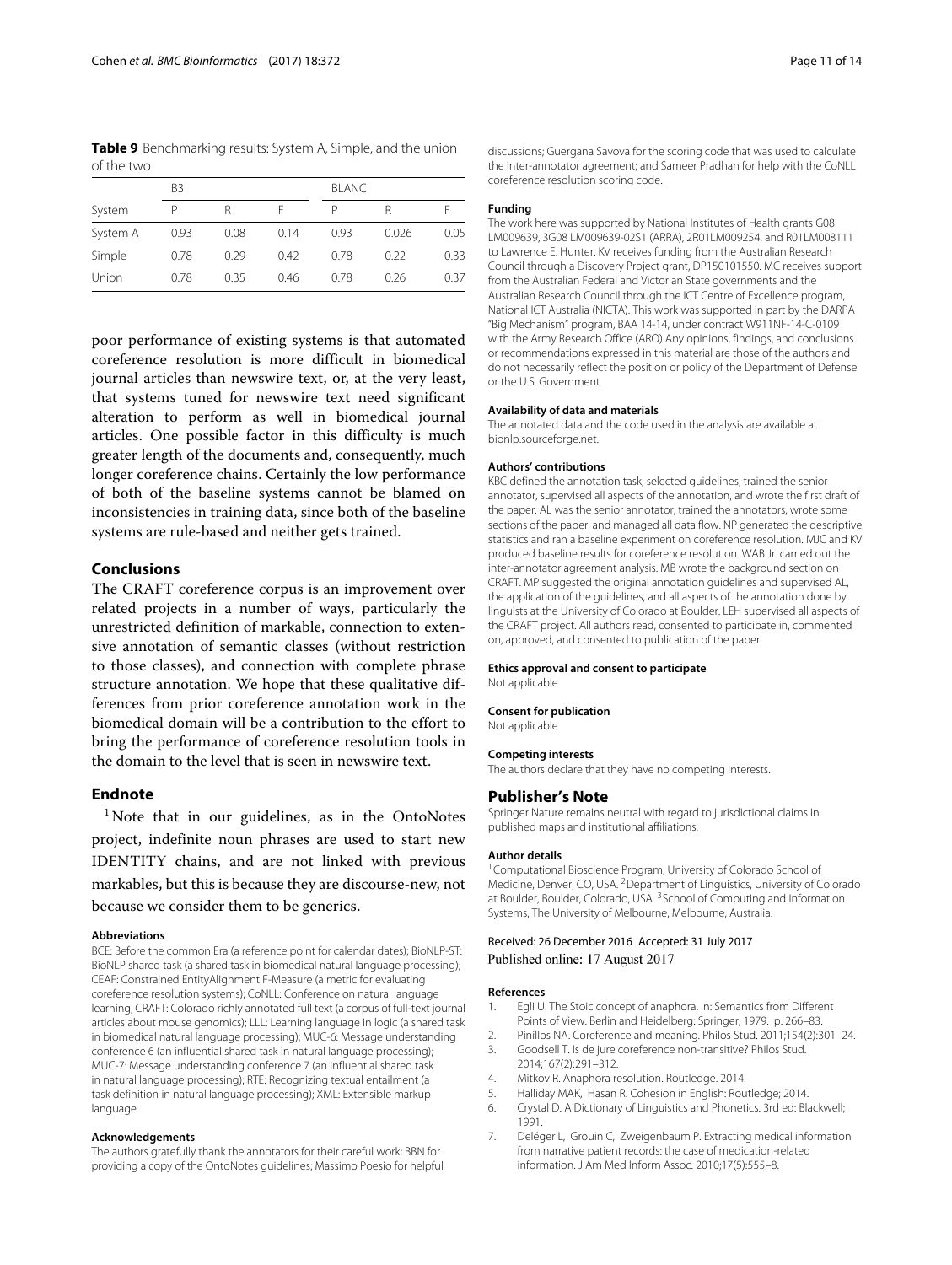- <span id="page-11-0"></span>8. Spasić I, Sarafraz F, Keane JA, Nenadić G. Medication information extraction with linguistic pattern matching and semantic rules. J Am Med Inform Assoc. 2010;17(5):532–5.
- <span id="page-11-1"></span>9. Dagan I, Roth D, Sammons M, Zanzotto FM. Recognizing textual entailment: Models and applications. Synth Lect Hum Lang Technol. 2013;6(4):1–220.
- <span id="page-11-2"></span>10. Apostolova E, Demner-Fushman D. Towards Automatic Image Region Annotation - Image Region Textual Coreference Resolution. In: Proceedings of Human Language Technologies: The 2009 Annual Conference of the North American Chapter of the Association for Computational Linguistics, Companion Volume: Short Papers. Boulder: Association for Computational Linguistics; 2009. p. 41–4. [http://www.](http://www.aclweb.org/anthology/N/N09/N09-2011) [aclweb.org/anthology/N/N09/N09-2011.](http://www.aclweb.org/anthology/N/N09/N09-2011)
- <span id="page-11-3"></span>11. Kilicoglu H, Fiszman M, Demner-Fushman D. Interpreting consumer health questions: The role of anaphora and ellipsis. In: Proceedings of the 2013 Workshop on Biomedical Natural Language Processing. Sofia: Association for Computational Linguistics; 2013. p. 54–62. [http://www.](http://www.aclweb.org/anthology/W13-1907) [aclweb.org/anthology/W13-1907.](http://www.aclweb.org/anthology/W13-1907)
- <span id="page-11-4"></span>12. Kaplan D, Iida R, Tokunaga T. Automatic extraction of citation contexts for research paper summarization: A coreference-chain based approach. In: Proceedings of the 2009 Workshop on Text and Citation Analysis for Scholarly Digital Libraries. Suntec City: Association for Computational Linguistics; 2009. p. 88–95. [http://www.aclweb.org/anthology/W/W09/](http://www.aclweb.org/anthology/W/W09/W09-3611) [W09-3611.](http://www.aclweb.org/anthology/W/W09/W09-3611)
- <span id="page-11-5"></span>13. Nédellec C. Learning language in logic-genic interaction extraction challenge. In: Proceedings of the 4th Learning Language in Logic Workshop (LLL05), vol. 7. Bonn; 2005.
- <span id="page-11-6"></span>14. El Zant M, Université d'Aix-Marseille 2. Contribution à une représentation spatio-temporelle des dépêches épidémiologiques. PhD thesis, Aix Marseille 2. 2008. [http://www.theses.fr/2008AIX20666.](http://www.theses.fr/2008AIX20666)
- <span id="page-11-7"></span>15. Yoshikawa K, Riedel S, Hirao T, Asahara M, Matsumoto Y. Coreference based event-argument relation extraction on biomedical text. J Biomed Semant. 2011;2(S-5):6.
- <span id="page-11-8"></span>16. Kilicoglu H, Bergler S. Biological event composition. BMC Bioinforma. 2012;13(Suppl 11):7.
- <span id="page-11-9"></span>17. Miwa M, Thompson P, Ananiadou S. Boosting automatic event extraction from the literature using domain adaptation and coreference resolution. Bioinformatics. 2012;28(13):1759–65.
- <span id="page-11-10"></span>18. Bossy R, Jourde J, Bessieres P, Van De Guchte M, Nédellec C. BioNLP shared task 2011: bacteria biotope. In: Proceedings of the BioNLP Shared Task 2011 Workshop. Portland: Association for Computational Linguistics; 2011. p. 56–64. [http://www.aclweb.org/anthology/](http://www.aclweb.org/anthology/W11-1809) [W11-1809.](http://www.aclweb.org/anthology/W11-1809)
- <span id="page-11-11"></span>19. Lavergne T, Grouin C, Zweigenbaum P. The contribution of co-reference resolution to supervised relation detection between bacteria and biotopes entities. BMC Bioinforma. 2015;16(Suppl 10):6.
- <span id="page-11-12"></span>20. De Marneffe MC, Rafferty AN, Manning CD. Finding contradictions in text. In: Proceedings of ACL-08: HLT. Columbus: Association for Computational Linguistics; 2008. p. 1039–47. [http://www.aclweb.org/](http://www.aclweb.org/anthology/P/P08/P08-1118) [anthology/P/P08/P08-1118.](http://www.aclweb.org/anthology/P/P08/P08-1118)
- <span id="page-11-13"></span>21. Bentivogli L, Dagan I, Dang HT, Giampiccolo D, Magnini B. The fifth PASCAL recognizing textual entailment challenge. Proc TAC. 2009;9: 14–24.
- <span id="page-11-14"></span>22. Nguyen N, Kim JD, Miwa M, Matsuzaki T, Tsujii J. Improving protein coreference resolution by simple semantic classification. BMC Bioinforma. 2012;13(1):304.
- <span id="page-11-15"></span>23. Kim JD, Nguyen N, Wang Y, Tsujii J, Takagi T, Yonezawa A. The GENIA event and protein coreference tasks of the BioNLP shared task 2011. BMC Bioinforma. 2012;13(Suppl 11):1.
- <span id="page-11-16"></span>24. Choi M, Verspoor K, Zobel J. Evaluation of coreference resolution for biomedical text. In: MedIR Workshop at the Special Interest Group on Information Retrieval (SIGIR) meeting. Gold Coast: Citeseer; 2014. p. 9–11.
- <span id="page-11-17"></span>25. Chaudhuri A, Orme S, Vo T, Wang W, Cherayil BJ. Phosphorylation of traf2 inhibits binding to the cd40 cytoplasmic domain. Biochem Biophys Res Commun. 1999;256(3):620–5.
- <span id="page-11-18"></span>26. Yeh A, Morgan A, Colosimo M, Hirschman L. BioCreatve task 1A: gene mention finding evaluation. BMC Bioinforma. 2005;6(Suppl. 1):. do[i:10.1186/1471-2105-6-S1-S2.](http://dx.doi.org/10.1186/1471-2105-6-S1-S2)
- <span id="page-11-19"></span>27. Cohen KB, Christiansen T, Baumgartner Jr W, Verspoor K, Hunter L. Fast and simple semantic class assignment for biomedical text. In: Proceedings of BioNLP 2011 Workshop. Portland: Association for

Computational Linguistics; 2011. p. 38–45. [http://www.aclweb.org/](http://www.aclweb.org/anthology/W11-0205) [anthology/W11-0205.](http://www.aclweb.org/anthology/W11-0205)

- <span id="page-11-21"></span>28. Yang X, Zhou G, Su J, Tan CL. Improving noun phrase coreference resolution by matching strings In: Su KY, Tsujii J, Lee JH, Kwong OY, editors. Natural Language Processing U IJCNLP 2004. IJCNLP 2004. Lecture Notes in Computer Science, vol 3248. Berlin: Springer; 2005. p. 326–33. [https://doi.org/10.1007/978-3-540-30211-7\\_3.](https://doi.org/10.1007/978-3-540-30211-7_3)
- <span id="page-11-22"></span>29. Cardona G. Pānini: A Survey of Research: Motilal Banarsidass Publishers; 1997.
- <span id="page-11-23"></span>30. Jackendoff R. An Interpretative Theory of Pronouns and Reflexives. Indiana: Reproduced by the Linguistics Club, Indiana University; 1968.
- <span id="page-11-24"></span>31. Postal PM. Cross-over phenomena; a study in the grammar of coreference. Yorktown Heights: International Business Machines Corp.; 1968. Technical Report. Thomas J. Watson Research Center.
- <span id="page-11-25"></span>32. De Saussure F. In: Engler R, editor. Cours De Linguistique Generale: Edition Critique, volume 1 of Cours de linguistique générale: Otto Harrassowitz Verlag; 1989. ISBN 3447007982, 9783447007986. 1030 pages.
- <span id="page-11-20"></span>33. Hirschman L, Chinchor N. Appendix F: MUC-7 Coreference Task Definition (version 3.0). Seventh Message Understanding Conference (MUC-7). Virginia: Fairfax; 1998.
- <span id="page-11-26"></span>34. Poesio M, Vieira R. A corpus-based investigation of definite description use. Comput Linguist. 1998;24(2):183–216.
- <span id="page-11-27"></span>35. Fox BA. Discourse Structure and Anaphora: Written and Conversational English. Cambridge: Cambridge University Press; 1993.
- <span id="page-11-28"></span>36. Pradhan SS, Ramshaw L, Weischedel R, MacBride J, Micciulla L. Unrestricted coreference: identifying entities and events in OntoNotes. In: ICSC '07: Proceedings of the International Conference on Semantic Computing. Irvine: IEEE; 2007. p. 446–53.
- <span id="page-11-29"></span>37. Pradhan S, Ramshaw L, Marcus M, Palmer M, Weischedel R, Xue N. CoNLL-2011 shared task: Modeling unrestricted coreference in OntoNotes. In: Proceedings of the Fifteenth Conference on Computational Natural Language Learning: Shared Task. Portland: Association for Computational Linguistics; 2011. p. 1–27. [http://www.](http://www.aclweb.org/anthology/W11-1901) [aclweb.org/anthology/W11-1901.](http://www.aclweb.org/anthology/W11-1901)
- <span id="page-11-30"></span>38. Lippincott T, Séaghdha DÓ, Korhonen A. Exploring subdomain variation in biomedical language. BMC Bioinforma. 2011;12(1):212.
- <span id="page-11-31"></span>39. Daumé III H. Frustratingly easy domain adaptation. In: Proceedings of the 45th Annual Meeting of the Association of Computational Linguistics. Prague: Association for Computational Linguistics; 2007. p. 256–263. [http://www.aclweb.org/anthology/P07-1033.](http://www.aclweb.org/anthology/P07-1033)
- <span id="page-11-32"></span>40. Chen Y, Liu F, Manderick B. Evaluating and comparing biomedical term identification systems In: Huang DS, Wunsch DC, Levine DS, Jo KH, editors. Advanced Intelligent Computing Theories and Applications. With Aspects of Theoretical and Methodological Issues. ICIC. Berlin, Heidelberg: Lecture Notes in Computer Science. Springer; 2008. p. 970–7. [https://doi.org/10.1007/978-3-540-87442-3\\_119.](https://doi.org/10.1007/978-3-540-87442-3_119)
- <span id="page-11-33"></span>41. GuoDong Z, Jian S. Exploring deep knowledge resources in biomedical name recognition In: Collier N, Ruch P, Nazarenko A, editors. COLING 2004 International Joint workshop on Natural Language Processing in Biomedicine and its Applications (NLPBA/BioNLP) 2004. Geneva: COLING; 2004. p. 99–102.
- <span id="page-11-34"></span>42. Zhang J, Shen D, Zhou G, Su J, Tan CL. Enhancing hmm-based biomedical named entity recognition by studying special phenomena. J Biomed Inform. 2004;37(6):411–22.
- <span id="page-11-35"></span>43. Trieschnigg D, Kraaij W, de Jong F. The influence of basic tokenization on biomedical document retrieval. In: Proceedings of the 30th annual international ACM SIGIR conference on Research and development in information retrieval. ACM; 2007. p. 803–804.
- <span id="page-11-36"></span>44. Temnikova I, Cohen K. Recognizing sublanguages in scientific journal articles through closure properties. In: Proceedings of the 2013 Workshop on Biomedical Natural Language Processing. Sofia: Association for Computational Linguistics; 2013. p. 72–79. [http://www.](http://www.aclweb.org/anthology/W13-1909) [aclweb.org/anthology/W13-1909.](http://www.aclweb.org/anthology/W13-1909)
- <span id="page-11-37"></span>45. Shen D, Zhang J, Zhou G, Su J, Tan C-L. Effective Adaptation of Hidden Markov Model-based Named Entity Recognizer for Biomedical Domain. In: Proceedings of the ACL 2003 Workshop on Natural Language Processing in biomedicine-Volume 13. Sapporo: Association for Computational Linguistics; 2003. p. 49–56. do[i:10.3115/1118958.1118965.](http://dx.doi.org/10.3115/1118958.1118965) [http://www.aclweb.org/anthology/W03-](http://www.aclweb.org/anthology/W03-1307) [1307.](http://www.aclweb.org/anthology/W03-1307)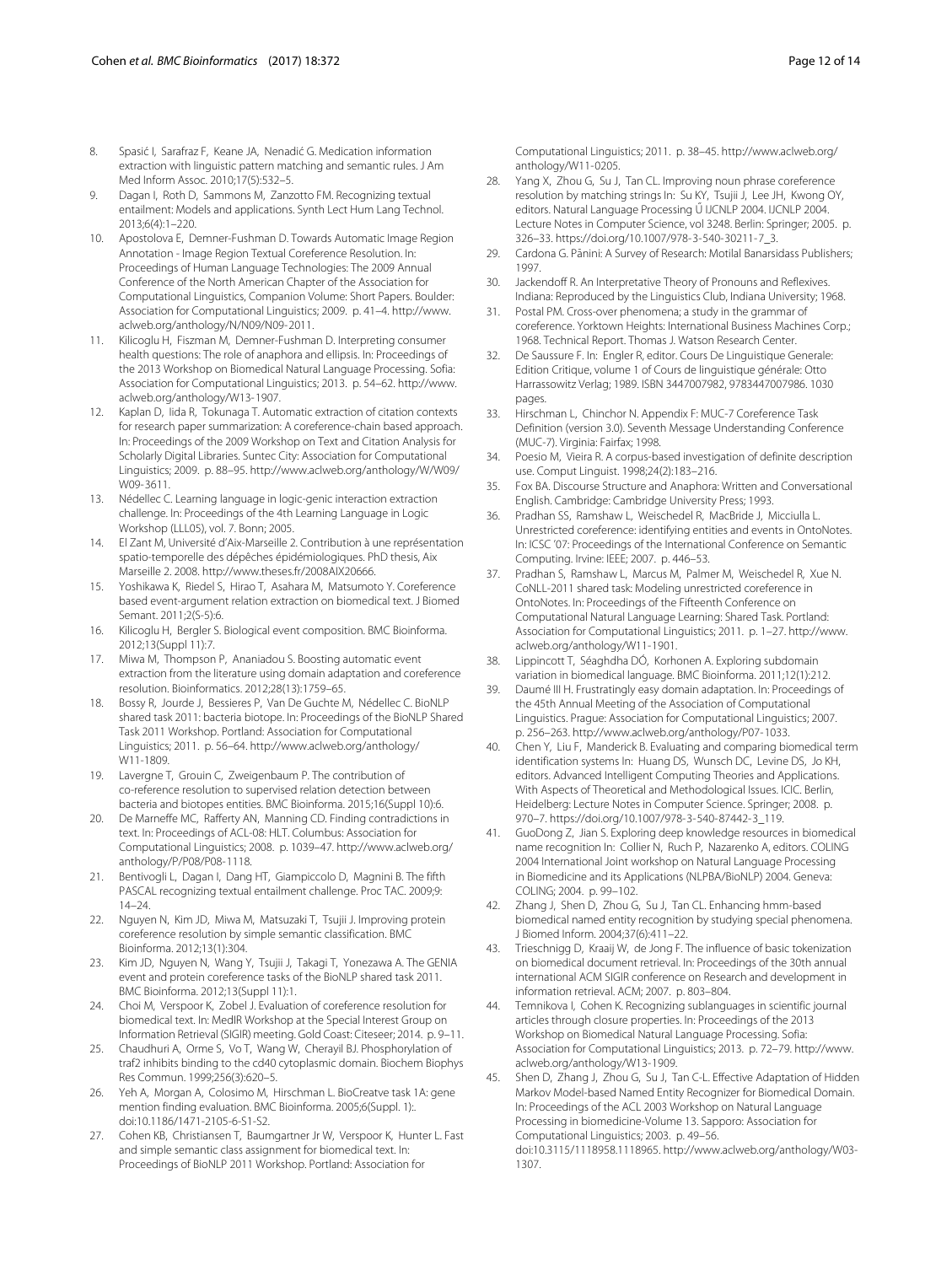- <span id="page-12-0"></span>46. Kinoshita S, Cohen KB, Ogren PV, Hunter L. BioCreAtIvE Task1A: entity identification with a stochastic tagger. BMC Bioinforma. 2005;6(Suppl 1): S4. [https://doi.org/10.1186/1471-2105-6-S1-S4.](https://doi.org/10.1186/1471-2105-6-S1-S4)
- <span id="page-12-1"></span>47. Leaman R, Gonzalez G. BANNER: an executable survey of advances in biomedical named entity recognition. In: Pacific Symposium on Biocomputing. Vol. 13; 2008. p. 652–663.
- <span id="page-12-2"></span>48. Cohen KB, Christiansen T, Hunter LE. Parenthetically speaking: Classifying the contents of parentheses for text mining. In: AMIA Annual Symposium Proceedings, vol 2011. American Medical Informatics Association; 2011. p. 267.
- 49. Warner C, Lanfranchi A, O'Gorman T, Howard A, Gould K, Regan M. Bracketing biomedical text: an addendum to Penn Treebank II guidelines. BMC Bioinformatics. 2012. [https://doi.org/10.1186/1471-](https://doi.org/10.1186/1471-2105-11-492) [2105-11-492.](https://doi.org/10.1186/1471-2105-11-492)
- <span id="page-12-3"></span>50. Verspoor K, Cohen KB, Lanfranchi A, Warner C, Johnson HL, Roeder C, Choi JD, Funk C, Malenkiy Y, Eckert M, et al. A corpus of full-text journal articles is a robust evaluation tool for revealing differences in performance of biomedical natural language processing tools. BMC Bioinforma. 2012;13(1):1.
- <span id="page-12-4"></span>51. Cohen KB, Palmer M, Hunter L. Nominalization and alternations in biomedical language. PLoS ONE. 2008;3(9):3158.
- <span id="page-12-5"></span>52. Dahlmeier D, Ng HT. Domain adaptation for semantic role labeling in the biomedical domain. Bioinformatics. 2010;26(8):1098–4.
- <span id="page-12-6"></span>53. Friedman C, Kra P, Rzhetsky A. Two biomedical sublanguages: a description based on the theories of Zellig Harris. J Biomed Inform. 2002;35:222–35.
- 54. Cohen KB, Johnson HL, Verspoor K, Roeder C, Hunter LE. The structural and content aspects of abstracts versus bodies of full text journal articles are different. BMC Bioinforma. 2010;11:492. [https://doi.org/10.1186/](https://doi.org/10.1186/1471-2105-11-492) [1471-2105-11-492.](https://doi.org/10.1186/1471-2105-11-492)
- <span id="page-12-7"></span>55. Lippincott T, Séaghdha DO, Sun L, Korhonen A. Exploring variations across biomedical subdomains. In: Proceedings of the 23rd International Conference on Computational Linguistics (Coling 2010). Beijing: Coling 2010 Organizing Committee; 2010. p. 689–97. [http://www.aclweb.org/](http://www.aclweb.org/anthology/C10-1078) [anthology/C10-1078.](http://www.aclweb.org/anthology/C10-1078)
- <span id="page-12-8"></span>56. Dell'Orletta F, Venturi G, Montemagni S. Unsupervised linguistically-driven reliable dependency parses detection and self-training for adaptation to the biomedical domain. In: Proceedings of the 2013 Workshop on Biomedical Natural Language Processing. Sofia: Association for Computational Linguistics; 2013. p. 45–53. [http://www.](http://www.aclweb.org/anthology/W13-1906) [aclweb.org/anthology/W13-1906.](http://www.aclweb.org/anthology/W13-1906)
- <span id="page-12-9"></span>57. Finkel J, Dingare S, Nguyen H, Nissim M, Manning C, Sinclair G. Exploiting context for biomedical entity recognition: from syntax to the web In: Collier N, Ruch P, Nazarenko A, editors. COLING 2004 International Joint workshop on Natural Language Processing in Biomedicine and its Applications (NLPBA/BioNLP) 2004. Geneva: COLING; 2004. p. 91–94.
- <span id="page-12-10"></span>58. Liu B, Qian L, Wang H, Zhou G. Dependency-driven feature-based learning for extracting protein-protein interactions from biomedical text. In: Coling 2010: Posters. Beijing: Coling 2010 Organizing Committee; 2010. p. 757–765. [http://www.aclweb.org/anthology/C10-2087.](http://www.aclweb.org/anthology/C10-2087)
- <span id="page-12-11"></span>59. Nguyen NL, Kim JD, Tsujii J. Challenges in pronoun resolution system for biomedical text. In: Language Resources and Evaluation Conference (LREC). Marrakech (Morocco); 2008.
- <span id="page-12-12"></span>60. Gasperin C, Briscoe T. Statistical anaphora resolution in biomedical texts. In: Proceedings of the 22nd International Conference on Computational Linguistics (Coling 2008). Manchester: Coling 2008 Organizing Committee; 2008. p. 257–264. [http://www.aclweb.org/anthology/C08-](http://www.aclweb.org/anthology/C08-1033) [1033.](http://www.aclweb.org/anthology/C08-1033)
- <span id="page-12-13"></span>61. Rodriguez-Esteban R, Rzhetsky A. Six senses in the literature. EMBO Rep. 2008;9(3):212–5.
- <span id="page-12-14"></span>62. Castaño J, Zhang J, Pustejovsky J. Anaphora resolution in biomedical literature. In: International Symposium on Reference Resolution for Natural Language Processing Alicante. Spain; 2002.
- <span id="page-12-15"></span>63. Kim JJ, Park JC. BioAR: Anaphora resolution for relating protein names to proteome database entries In: Harabagiu S, Farwell D, editors. ACL 2004: Workshop on Reference Resolution and Its Applications. Barcelona: Association for Computational Linguistics; 2004. p. 79–86.
- <span id="page-12-16"></span>64. Sanchez O, Poesio M, Kabadjov MA, Tesar R. What kind of problems do protein interactions raise for anaphora resolution? A preliminary analysis. Proc. of the 2nd SMBM 2006. In: Proc. of the 2nd Conference on

Semantic Mining in Biomedicine (SMBM); 2006. p. 109–112. [http://](http://ceurws.org/Vol-177/poster_sanchez.pdf) [ceurws.org/Vol-177/poster\\_sanchez.pdf.](http://ceurws.org/Vol-177/poster_sanchez.pdf)

- <span id="page-12-17"></span>65. Pustejovsky J, Wei Luo J, Castaño, Zhang J, Saurí R. Medstract: creating large-scale information servers from biomedical texts. In: Proceedings of the ACL-02 Workshop on Natural Language Processing in the Biomedical Domain. Phildadelphia, Pennsylvania: Association for Computational Linguistics; 2002. p. 85–92. doi[:10.3115/1118149.1118161.](http://dx.doi.org/10.3115/1118149.1118161) [http://www.](http://www.aclweb.org/anthology/W02-0312) [aclweb.org/anthology/W02-0312.](http://www.aclweb.org/anthology/W02-0312)
- <span id="page-12-18"></span>66. Gasperin C, Karamanis N, Seal R. Annotation of anaphoric relations in biomedical full-text articles using a domain-relevant scheme. In: Proceedings of the 6th Discourse Anaphora and Anaphor Resolution Colloquium, March 29-30, 2007. Lagos (Algarve), Portugal: CLUP-Center for Linguistics of the University of Oporto; 2007.
- <span id="page-12-19"></span>67. Eilbeck K, Lewis SE, Mungall CJ, Yandell M, Stein L, Durbin R, Ashburner M. The Sequence Ontology: a tool for the unification of genome annotations. Genome Biol. 2005;6(5). doi[:10.1186/gb-2005-6-5-r44.](http://dx.doi.org/10.1186/gb-2005-6-5-r44)
- <span id="page-12-20"></span>68. Vlachos A, Gasperin C, Lewin I, Briscoe T. Bootstrapping the recognition and anaphoric linking of named entities in Drosophila articles. Pac Symp Biocomput. 2006;11:100–11.
- <span id="page-12-21"></span>69. Lin YH, Liang T, Hsinchu T. Pronominal and sortal anaphora resolution for biomedical literature. In: Proceedings of the 16th Conference on Computational Linguistics and Speech Processing September 2-3, 2004. Howard Pacific Green Bay: ROC Sponsored by Association for Computational Linguistics and Chinese Language Processing (ACLCLP); 2004.
- <span id="page-12-22"></span>70. Nguyen N, Kim JD, Tsujii J. Overview of BioNLP 2011 Protein Coreference Shared Task. In: Proceedings of BioNLP Shared Task 2011 Workshop. Portland: Association for Computational Linguistics; 2011. p. 74–82. [http://www.aclweb.org/anthology/W11-1811.](http://www.aclweb.org/anthology/W11-1811)
- <span id="page-12-23"></span>71. Su J, Yang X, Hong H, Tateisi Y, Tsujii J. Coreference resolution in biomedical texts: a machine learning approach In: Ashburner M, Leser U, Rebholz-Schuhmann D, editors. Ontologies and Text Mining for Life Sciences : Current Status and Future Perspectives, no. 08131. Dagstuhl: Schloss Dagstuhl - Leibniz-Zentrum fuer Informatik, Germany; 2008. [http://drops.dagstuhl.de/opus/volltexte/2008/1522.](http://drops.dagstuhl.de/opus/volltexte/2008/1522)
- <span id="page-12-24"></span>72. Chaimongkol P, Aizawa A, Tateisi Y. Corpus for coreference resolution on scientific papers. In: Language Resources and Evaluation Conference (LREC); 2014. p. 3187–3190.
- <span id="page-12-25"></span>73. Llorens H, Chambers N, UzZaman N, Mostafazadeh N, Allen J, Pustejovsky J. SemEval-2015 task 5: QA TempEval - evaluating temporal information understanding with question answering. In: Proceedings of the 9th International Workshop on Semantic Evaluation (SemEval 2015). Denver: Association for Computational Linguistics; 2015. p. 792–800. [http://www.aclweb.org/anthology/S15-2134.](http://www.aclweb.org/anthology/S15-2134)
- <span id="page-12-26"></span>74. Stoyanov V, Gilbert N, Cardie C, Riloff E. Conundrums in noun phrase coreference resolution: Making sense of the state-of-the-art. In: Proceedings of the Joint Conference of the 47th Annual Meeting of the ACL and the 4th International Joint Conference on Natural Language Processing of the AFNLP. Suntec: Association for Computational Linguistics; 2009. p. 656–664. [http://www.aclweb.org/anthology/P/P09/](http://www.aclweb.org/anthology/P/P09/P09-1074) [P09-1074.](http://www.aclweb.org/anthology/P/P09/P09-1074)
- <span id="page-12-27"></span>75. Savova GK, Chapman WW, Zheng J, Crowley RS. Anaphoric relations in the clinical narrative: corpus creation. J Am Med Inform Assoc. 2011;18(4):459–65.
- <span id="page-12-28"></span>76. Chapman WW, Savova GK, Zheng J, Tharp M, Crowley R. Anaphoric reference in clinical reports: characteristics of an annotated corpus. J Biomed Inform. 2012;45(3):507–21.
- <span id="page-12-29"></span>Cohen KB, Lanfranchi A, Corvey W, Jr WAB, Roeder C, Ogren PV, Palmer M, Hunter LE. Annotation of all coreference in biomedical text: Guideline selection and adaptation. In: BioTxtM 2010: 2nd Workshop on Building and Evaluating Resources for Biomedical Text Mining. Malta: Language Resources and Evaluation Conference (LREC); 2010. p. 37–41.
- 78. Bada M, Eckert M, Evans D, Garcia K, Shipley K, Sitnikov D, Jr WAB, Cohen KB, Verspoor K, Blake JA, Hunter LE. Concept annotation in the CRAFT corpus. BMC Bioinforma. 2012;13:161. [https://doi.org/10.1186/](https://doi.org/10.1186/1471-2105-13-161) [1471-2105-13-161.](https://doi.org/10.1186/1471-2105-13-161)
- 79. Verspoor K, Cohen KB, Lanfranchi A, Warner C, Johnson HL, Roeder C, Choi JD, Funk C, Malenkiy Y, Eckert M, Xue N, Jr WAB, Bada M, Palmer M, Hunter LE. A corpus of full-text journal articles is a robust evaluation tool for revealing differences in performance of biomedical natural language processing tools. BMC Bioinforma. 2012;13:207. [https://doi.](https://doi.org/10.1186/1471-2105-13-207) [org/10.1186/1471-2105-13-207.](https://doi.org/10.1186/1471-2105-13-207)